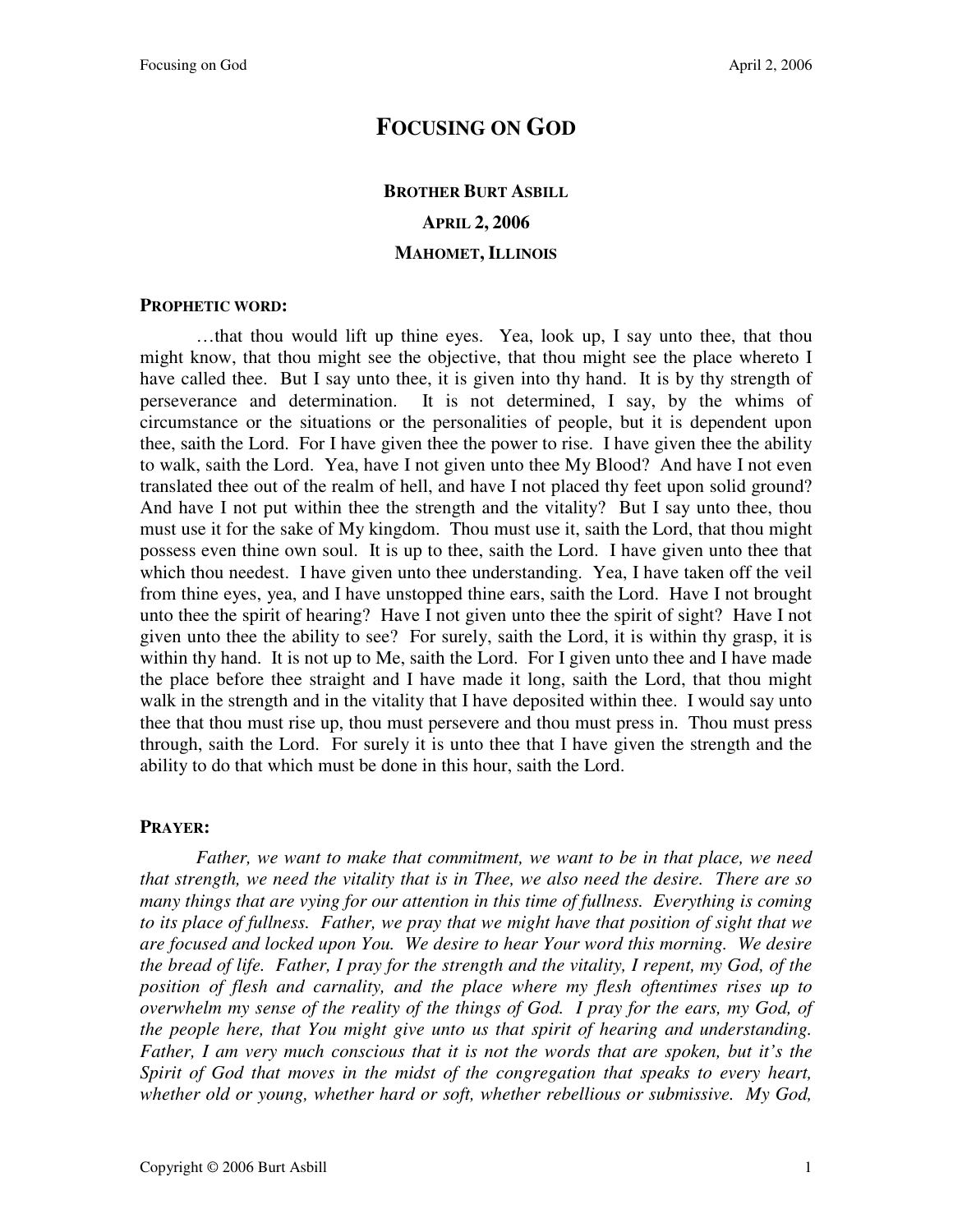*we pray that that spirit of hearing and understanding will be here in our midst this morning. We are asking You, Father, to break unto us living bread, in Jesus' name. Praise the Lord.* 

### **MESSAGE:**

I want to go into the Word. I don't come to church because it is traditional or because it is the thing to do, but I come to church because I want to hear God. I want to hear God differently than how I hear Him in my everyday set of circumstances. I want to hear Him the way He speaks in the corporate set of circumstances. I find that when I come to church, I have a strength to hear that I sometimes do not have in my personal set of circumstances. Have any of you found that to be true? Praise the Lord. I am glad I'm not the only one that has that experience. So, I pray this morning that God will give us that spirit of revelation, not particularly in bringing you a revelatory word, but that the Spirit of revelation will work in your set of circumstances to bring forth to you the reality of what it is God has for you. How many of you believe that God has something for you? Not only today, but tomorrow and the next day? Or is it that you are just looking for that place of Heaven and trying to make it through to the last time, till the last ounce or the last bit of strength or vitality that you might have is gone? Praise the Lord.

What is your focus? What is your vision? What is your hope? What is the understanding that you have with regard to the fact that God saved you? There are many ministries that we have in the church, but those ministries have one purpose and one purpose alone. You don't save a man just to get him into Heaven, did you know that? There is a purpose for which God wants a man saved, a woman saved, a child saved. There's a purpose, there's a reason for it. There is a responsibility that God puts on the church and it is that we have the ability to understand the purpose of God (Proverbs 4:7). Because you see, there are many out there in the world, wandering around in sin, who have a calling, that have an election upon them from God. Many times we take it as something other than the divine hand of God as these individuals come in contact with us. Hallelujah. Sometimes we do not recognize the calling and the election that is upon THEM. Many times we are not cognizant as to the potential that they have in God. A lot of times we do not recognize the calling because they are not saved. A lot of times their demeanor is rough, they do the wrong things, say the wrong things, use the wrong type of language, associate with the wrong people, so therefore we are not spiritually aware of the reason for which they have been brought into contact with us. Hallelujah. Now, maybe you are not as guilty of it as I am, regarding this position of responsibility that has been given to me because of my Christian position, but nevertheless, there is an accountability that has to be reckoned with. Hallelujah.

There is a ministry that we have, not to build church, not just to win souls for Heaven - although that is an admirable and an honorable position to have, and those that do it have the reward in God - but the fact is that God is running a God-oriented business. God has a job to do and an objective to obtain. You know, there are many instances in the scripture where Paul relates to his profession of faith as a "vocation." There are many places where it speaks about the vocation, not only with regard to Paul, but also with regard to you and me. Paul said in Ephesians 4, *I therefore, the prisoner of the Lord,*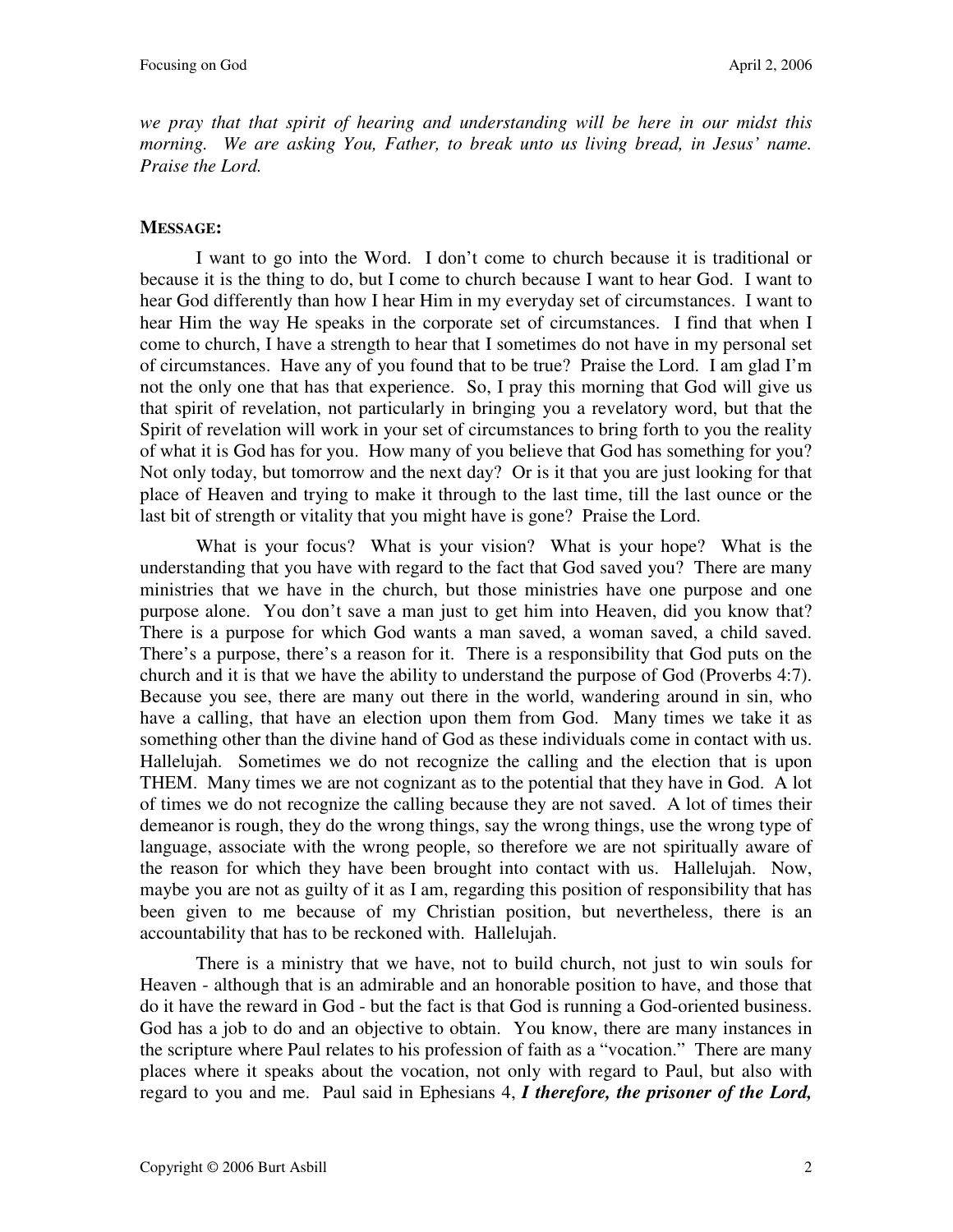*beseech you that ye walk worthy of the vocation wherewith ye are called…* The place of servitude that Paul was illustrating in that respect was the position of being a prisoner. He says, *I therefore, the prisoner of the Lord…* "I, Paul, a prisoner of the Lord." If you think about those words, what rights does a prisoner have? Most of us don't know the reality of that. Some of us do, but not all of us. What rights does a prisoner have? He is told when to rise, when to sleep, when to eat, when to play, what to eat, what not to eat, what he can do, what he can't do, when he can do it and when he can't do it. Everything about his life is orchestrated by an authority and a power outside of his ability to control. Hallelujah. Of course now, you cannot necessarily look at the system that we have today and say that it is an example of this, but in the day of Paul there was something much more real, much more stark, much more brutal about what it meant to be a prisoner. Hallelujah.

I remember one time when we were in Nigeria, we were in this nice, great big hotel. As you went down to the end of the hall and looked out the window, we looked over into a prison and into this prisoners' compound. It was not a nice place. It had one long building and it was just a shack. When I asked, "Well, what are some of the mechanics of it?" I was told by some of the brethren there that most of the time, it is the responsibility of the relatives to bring food for the people that are in prison. I said, "Well, what if they don't bring food?" He said, "Well, they don't eat." Hallelujah.

We do not understand the concepts or the protocol of this vocation that Paul is speaking about. We think that being a Christian gives us some option of doing what we want to do, when we want to do it, how we want to do it, and to be what we want to be, when we want to be it, and how we want to be it. That is what we think. That's what we think, because the society in which we live is doing it and we feel that we have been given certain inalienable rights. You can believe me when I say that it is not that I have not enjoyed those inalienable rights, but there is a necessity for me to give them up if I want to achieve God's objective. It's not a matter of just being saved. I don't know how many times I have said it and I don't know how many more times I will say it: it is not a matter of just getting into Heaven.

God has an expectation. Do you know that God has an expectation of this child? Do you know that? That there is a potential in God that these children have that is outside of the human element? Do you know that? Do you know that for this child back here, there is an expectation and a potential that God has with regard to the coming forth and the bringing forth of life? God does not look at the physical, God does not look at the mental, God does not birth individuals into the world and bring them into a Christian environment for the sake of them living out their lives by what their flesh dictates, and by what the realm of their circumstances demand! God brings them forth for a purpose! His purpose and His purpose alone. Hallelujah.

But we lose our focus. We lose our focus, and "humanity" becomes an excuse. "Humanity" begins to work a spirit of compromise. There are certain things we want. There are certain rights and personal preferences that we think are ours. We are not talking about a gospel of Christianity, of getting saved, going to church, and at the end of the day walking into the realm of glory called Beulah Land. We're talking about a concept that is quite foreign to our humanity. It is adverse and diametrically in opposition to your humanity, to my humanity. Everything about me is contrary to the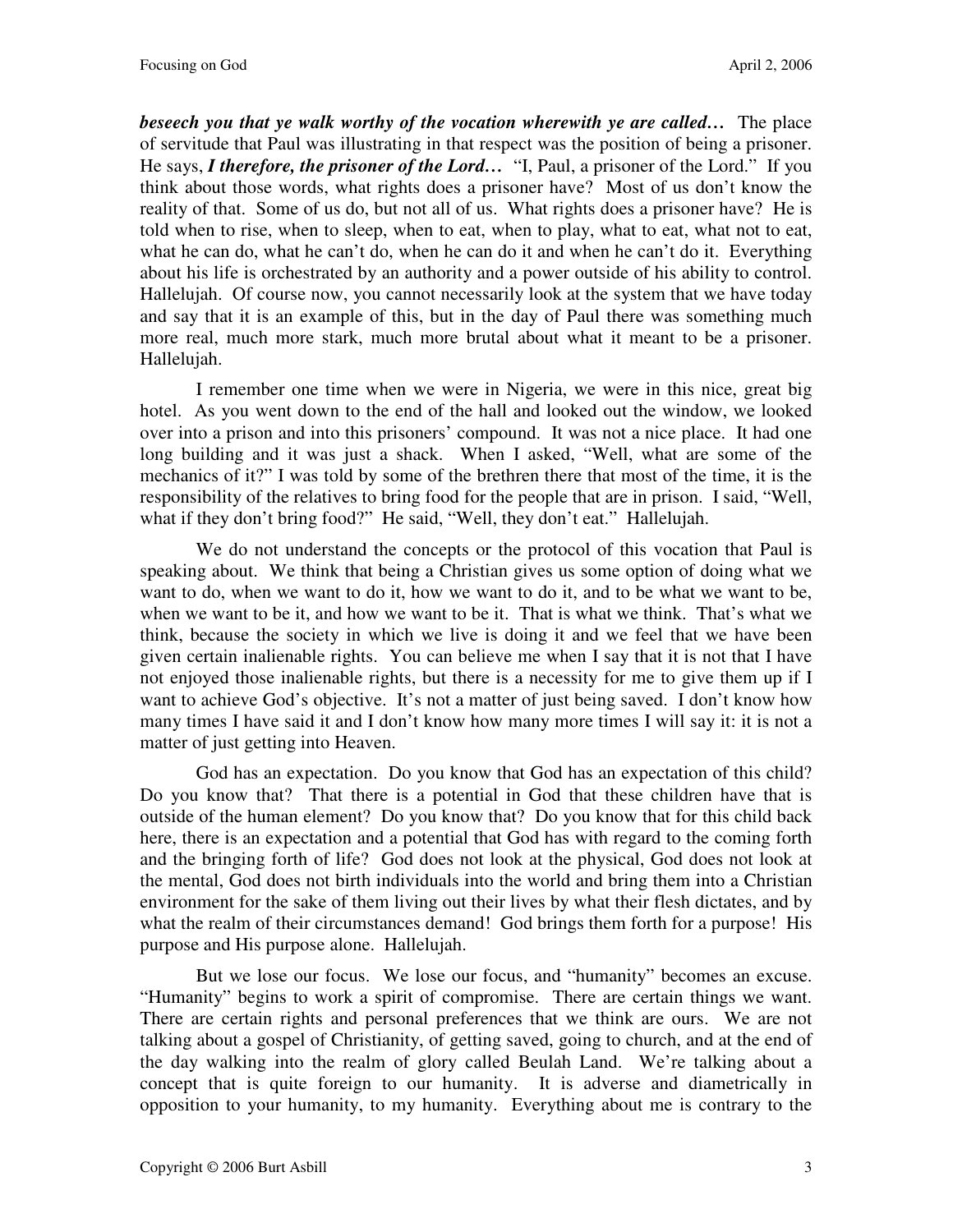will of God! I was born in sin, do you hear me? I was born in sin, and there is sin in my being, sin in my roots! There has been delegated to me a responsibility because of the Word I have heard and the Blood that has been given to me to get that sin out! I'm bought with a price! I do not have the right to insist on a personal position of preference! I do not have the right to expect to be accepted on a natural plane and a natural level. I DO NOT HAVE THE RIGHT to demand that someone love me, because I am totally, absolutely unlovable. Totally, do you hear me? I was born in iniquity and shapen and conceived by sin, and it is only by the grace and the Blood of Jesus Christ that God, for His purpose, chose to save me. Some people get saved and live for sixty years as "good Christians." Praise God for "good Christians," I'm not against it. But at the end of the day, if they have not done what has been given into their hands to do by reason of the strength and the power of the Word of God that has been given to them, they have not achieved the goal that God had set for them. It was by the Word of God that this natural realm out here that we live in, this realm, was shaped and formed and brought into being. "God said." When God said, God brought forth and there was an evidence of it in this natural realm. Let me ask you a question. Did an eternal God with an eternal purpose create a temporal set of circumstances for temporary time, or did he have an eternal purpose to conclude? You and I have been birthed in our new birth, not by the will of man, not by the will of flesh, but by the will of God. God said, "Let there be light!" God spoke into the darkness of my hell. God spoke in the darkness of my sin. He began to bring forth the revelation that I had an ability to sever the root of my humanity! Hallelujah. Hallelujah. My God.

Matthew chapter 6.God is addressing the religious spirit by which the church, almost unanimously, serves God. Hallelujah. Matthew 6:16, *Moreover when ye fast, be not, as the hypocrites, of a sad countenance: for they disfigure their faces, that they may appear unto men to fast. Verily I say unto you, They have their reward.* My goodness. You know what their reward is? The admiration of men. "Oh yes, there goes a good Christian. There goes a man or a woman of God, hallelujah." "How do you know that?" "Well, he goes to church, he pays his tithe, he is in attendance almost every time there is a meeting, he is there when the doors open, sometimes he's sweeping the floor, sometimes he's cleaning the windows, sometimes he's preaching, sometimes he's taking the offering." Hallelujah. But if you're doing it for something other than what God has given you to do in order to bring forth what He wants to see manifested, it is of no value. It is of NO VALUE. Now, how can I illustrate that?

Let us say, perchance, that you are hired to carry this weight. We've got a five hundred pound weight here and we have to move it from point A to point B. Now, there's one set of people that come along and they manage, by grunt and by sweat, to move it to point B, and that is where they were supposed to move it. "Well done, thou good and faithful servant, enter into the rest that has been prepared for you." Another group of people come along, and their job is to move it from point B to point C. By grunt and by sweat and by blood, they labor and push and sacrifice, and with all of their tenacity they wear themselves out pushing it, and they barely get it over the line. What do you think the result is? They got hired to do that. Now, you know I'm talking to you about a parable in the Bible, don't you? Then there is another group of people who were hired to get it from point C to point D and they are pushing and they are panting and they get about half way, but they don't make it because they get diverted or distracted. Do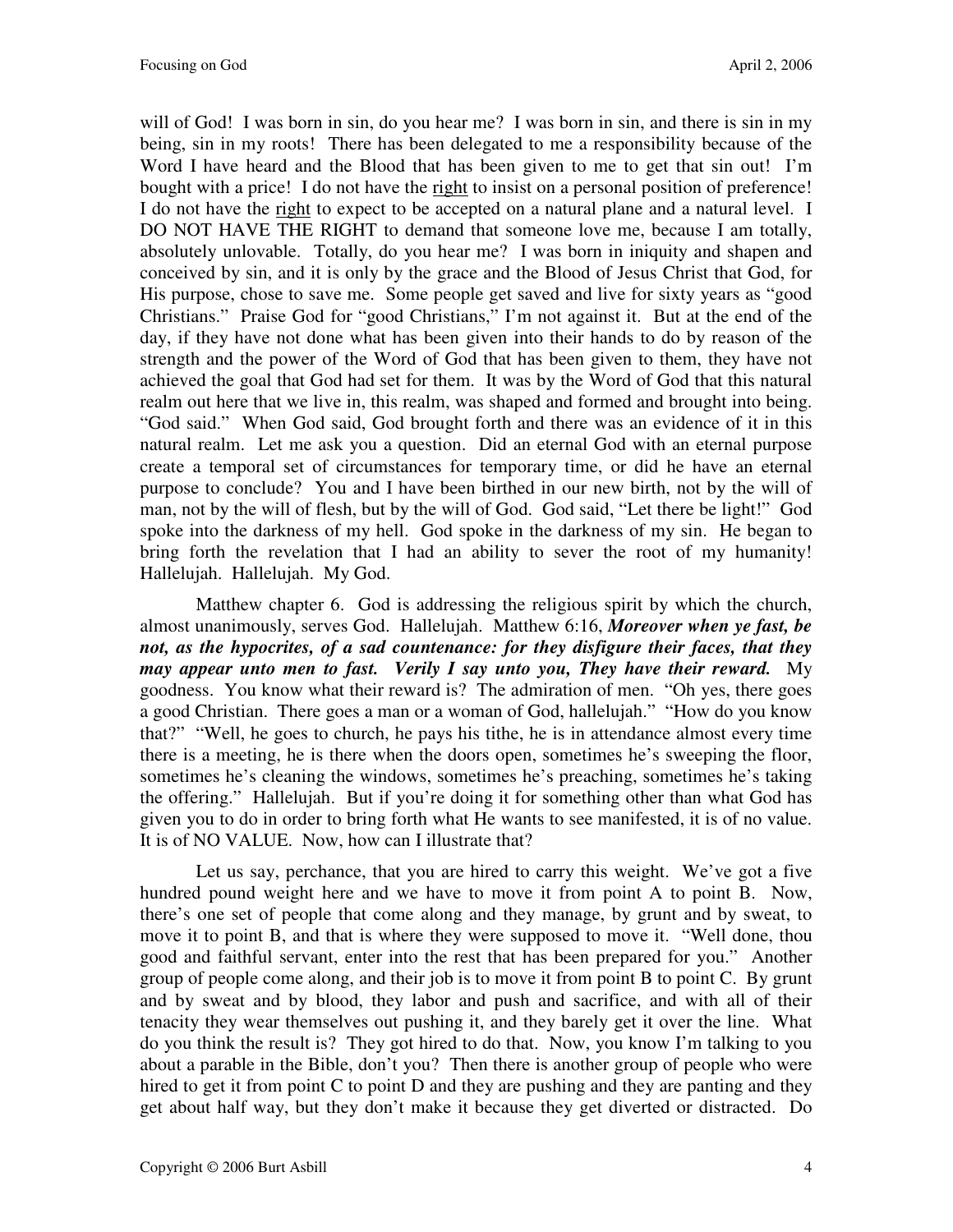you think that the Master is pleased? Do you think they have accomplished what He desired for them to accomplish? If you had a man, Brother Femi, and you gave him a job to do, and you expected it to be done, and you went off and left him doing the job, and you had a set time that you were coming back and you knew that it had to be done at that time, what would you do if the job was not done? Would there be a consequence? Absolutely. There is a consequence. Why do we think that if it is so in the natural, it will not also be so in the spiritual?

Well, I think we have some illustration in the Word concerning that expectation. What about in Noah's day? Do you think that God had an expectation from Adam to Noah? Do you think there was an expectation that God had? What do you think that expectation was? Do you think it was that He was pleased at the end of the day as Noah's dispensation was drawing to a close?

Come on, brethren. I am not talking about not making it into Heaven, I am talking about a consequence that comes to you and me on the basis of something that has been given to us to do, and it is not done. Do you think there was a consequence? God said, "It grieves Me that I created man" (Genesis 6:6). It said that God repented. Is my Bible is the only one that says that? Maybe I'm misquoting it. Am I misquoting it? God repented that He made man. Genesis 6:6, *And it repented the LORD that he had made man on the earth, and it grieved him at his heart.* Do you know everything is coming to a fullness? Do you believe in fullness? Do you believe that we are living in fullness? Do you believe that there is a fullness of flesh that comes up before God? Do you believe that the thing that God smells that He calls "flesh" is something that pleases Him, that He is happy about, when He has given you and me the power to do something about the set of circumstances we find ourselves in? Believe you me, brethren, I am preaching to myself as much as I am preaching to you. Maybe I am just preaching to myself.

He said, Matthew 6:16, *Moreover when ye fast…* What good is religion if it does not accomplish what it is that God wants done? What is the good of me being Christian if all that I am is a goody-two-shoes? "I can't do this because I am a Christian; I can't do that because I am a Christian." What about the entity of life that promotes the "I can't"? What about the thing that causes it? Where is my comprehension, where is my understanding? It is not about "I can't do it because I'm Christian," but more about the nature that is within that can not tolerate sin, a nature that is in opposition to the nature of sin that is within me. "I have all of these things that are of the sin nature in me that are working in compatibility with all of these things out in the world, so I can't do what God expects me to do in the production of the nature of God that is within." Or it is that I won't do it because I want to do something else! What about the Blood? What about the other-ness of Christ that is in me? The other-ness of Christ, as T. Austin Sparks calls it. I suggest that some of you get some of the articles. They are little short things, little bitty things. You can read them maybe in two hours, or an hour and a half, but they're full of the plan, the intent, the purpose for which God created me. Hallelujah!

You know, there have been men and women and children, do you know? Children! I was reading the story about Brother Wurmbrand when they took him and put him in prison, and his wife was left out there all by herself. We have heard a lot about Brother Richard, but what about Sister Sabina? What about her? Do you know that they cut off all of her subsistence; she could not work, and she had a baby to raise? Come on.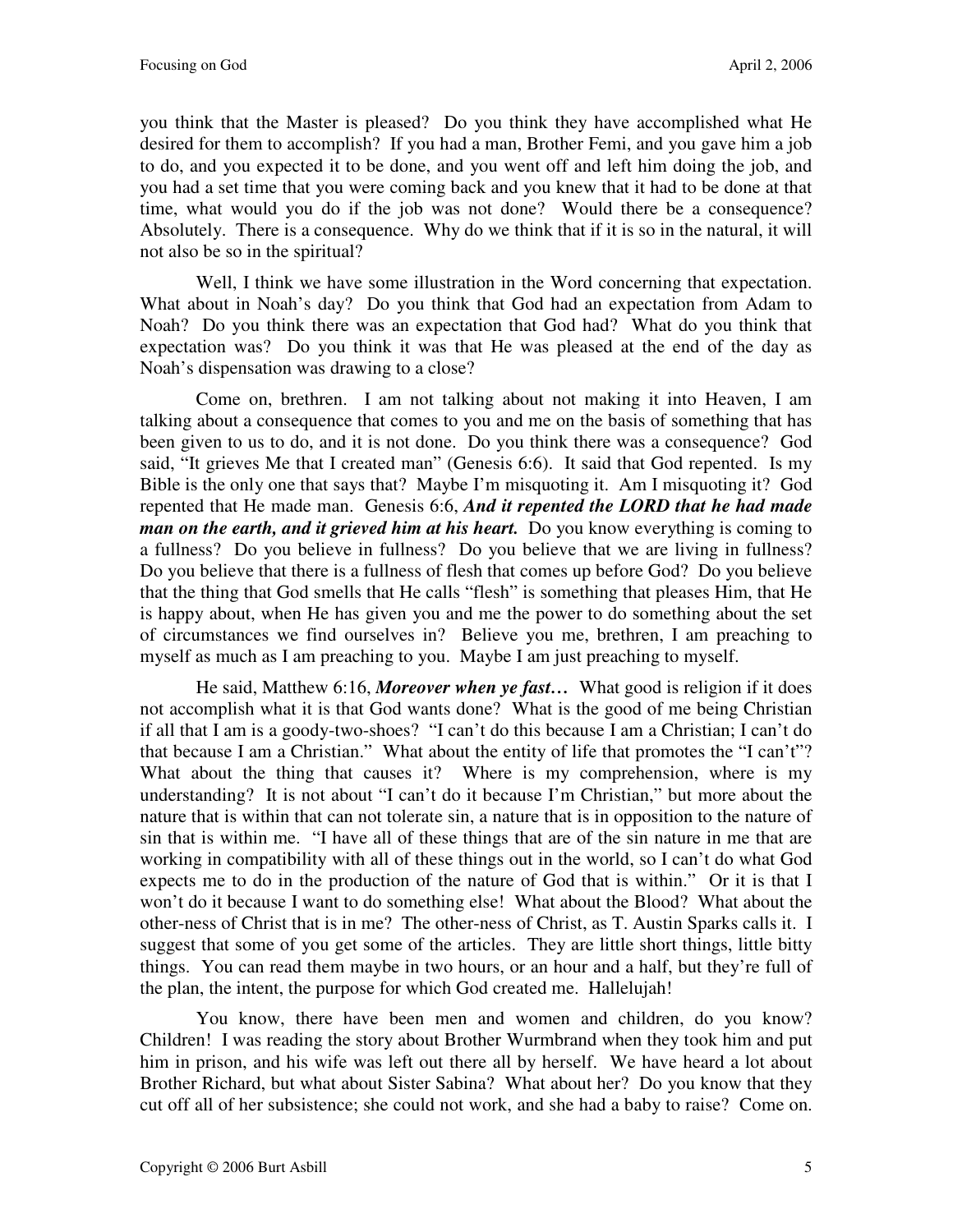All this was done to them just on the basis of them having a revelation of salvation and righteousness! He didn't have the revelation of fullness. He didn't have the revelation of sonship. He just had a revelation that God was righteous, and you needed to be righteous because God was righteous. That was all he had. He refused - refused, REFUSED - to recant or to back away from it. They locked him up, put him away… Well, everybody knows about his story. What about Sister Sabina? Do you know they were suffering and didn't have enough to eat? Sometimes they were boiling potatoes for days and drinking the juice in order just to keep alive! Do you know what happened then? They took Mama and put her in jail. Do you think they took the child and put him in a home? They forgot he even existed! He was a non-entity. He was nine years old. Not very old. And yet, you know, out of that crucible of fire came Godly men and women who had an understanding of the revelation of righteousness!

I read the testimony of the son one time as he testified to the power of God, how God moved in his set of circumstances, and how, because his father believed God, he had the responsibility to believe God! Femi prayed for those that don't have a roof. He prayed for those that don't have food. As bad as this is, if they desire God, there is something that is working in their circumstance to bring forth something that is much better than what you and I have when we have a roof, food and all of the things that bring us comfort! Maybe if we had a little less of them, Brother George, things might be a little different, things might be a little more serious.

Do you know why God doesn't prosper us, doesn't just pour out money on us and give us every opportunity? Because it would destroy us! We need some more George Mueller's. Get in your closet. No bread to feed the children. They weren't his children either. Not his children! They were just some of these little urchins he picked up off the street and brought into his house. My goodness. Some of them probably stank. Do you think some of them were disobedient? Do you think some of them were cantankerous and destructive? Hey, do you think they all used the right language? Can you imagine a little gutter snipe, raised in the gutter of London? You go over there now and the kids that are raised in the gutter, they look like gutter people! All the things they do, the body piercing, the hair and all of those things. My God! You know, I don't think it would have stopped him. Can you imagine bringing one of those things into your home? You would lock your refrigerator. You would make sure all of your valuables, if you had any, were locked up safe. He didn't have any! He traded them all in for bread! He probably didn't even have beds for them to sleep on. We don't know, but there were people that were dedicated, consecrated, to fulfill the obligation of Christ that was upon them.

Listen to me. It is not the *doing*! There is something of a purpose, a reason, a goal that God is working for. Do you know that that man, Wurmbrand, was an inspiration to me in my life? He bled for me, do you understand? He went hungry for me, do you understand? He went without clothes. His wife suffered! You ladies like security. You like the comforts. You like that sense of well-being that comes from knowing that your kids have food on the table. They call it the "nesting instinct." What if you had to make your nest in a cave? No furniture. No refrigerator. No microwave. No instant food. No McDonald's. No nothing. Just the cave! Would you still be comfortable? Would you still be happy? Would you still be satisfied? My goodness, some of us are not even satisfied with what we've got. It has to be bigger, better, softer,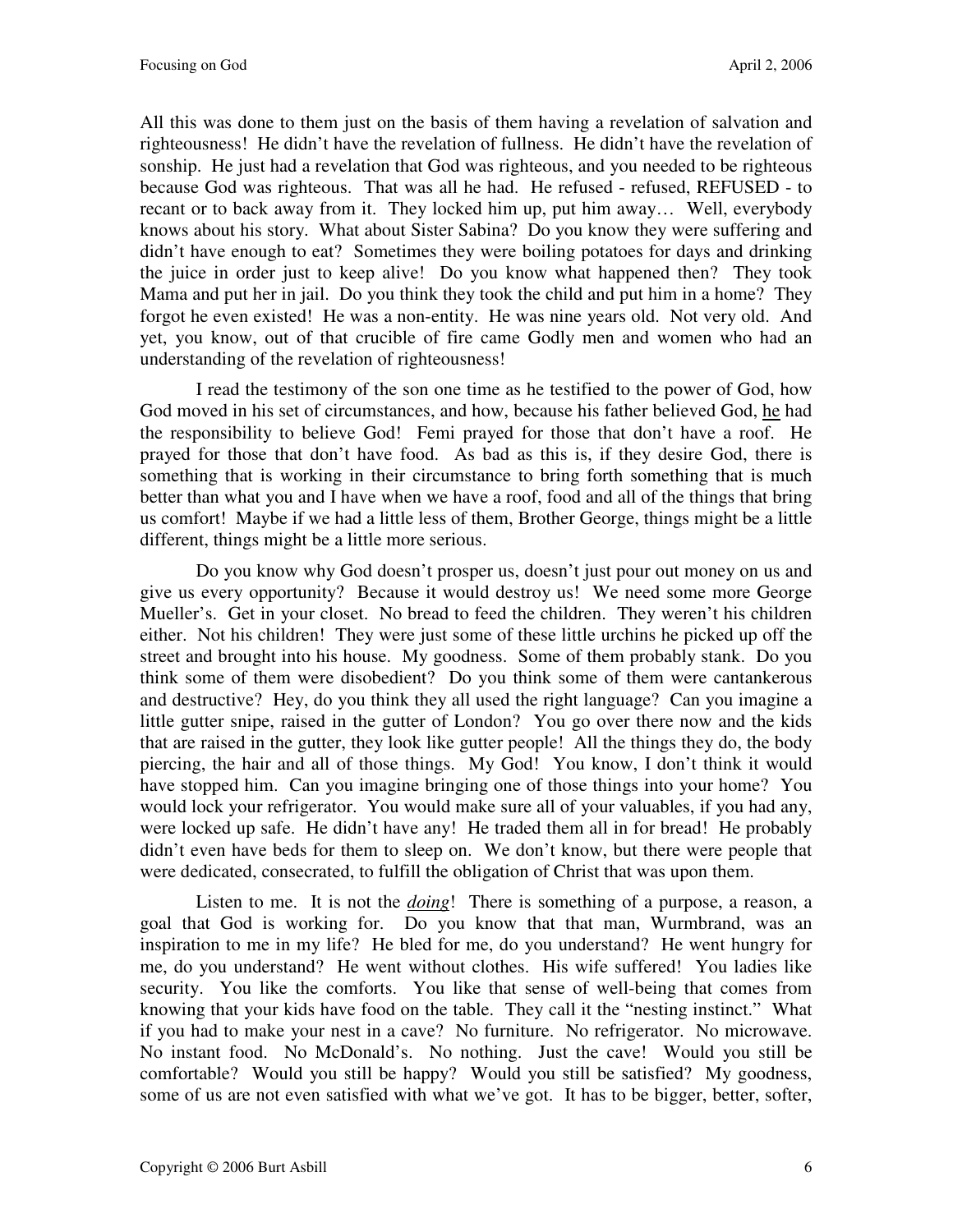and more luxurious, or at least bringing some sense of satisfaction to the individual involved! Come on, brethren!

What would a church be that was sold out for the purpose of demonstrating and bringing forth the reality of God Himself? What would that kind of church be? Listen to me. It is not the *doing* of it. Jesus said you could feed the poor, you could put clothes on their back, you could give your soul to be burned, hallelujah, you could accomplish mighty things in God *and still miss the mark.* Isn't that what you were preaching yesterday? First Corinthians 13? Love. Love of what? Love to be good? Love to be looked at? Love to be exonerated? Love to make it into Heaven? Love of the adoration of the Father? YES. All the others are superfluous and out of sync with what it is that God desires! The first and great commandment is to love who? God. How are you to love Him? With all of your might and all of your strength, with all of your soul (Mark 12:30, Luke 10:27). That disqualifies about 99.99% of us.

This child (Isaac Trotter) has the potentiality of becoming a son. I remember the word that was spoken over you, young man, before you were even born! Do you know that you were brought forth by the Word of the Lord? Yes, you were. Do you think that God has an expectation for him? If he was conceived by the power of the Holy Ghost, do you think there is an expectation that God has for him? Sorry for making you an example, but I don't know what else to do. There's an expectation. There's a responsibility that she, the mother, has. There's a responsibility that you and you have (the grandparents). There's a responsibility that I have, to do everything I possibly can do to facilitate the will of God - why? Because I was a witness. I was a witness to the power of God that was moving in that circumstance, and do you know what? The verification, the validation of the Word was that he came forth!

I have a responsibility. I have a progeny in the natural. I have a responsibility to do everything I possibly can do. Do you know my inheritance does not go to my children? Sorry. You wouldn't get anything anyway. There just isn't anything to get. But I have a responsibility for this child right here, do you understand that? I have a responsibility for that child right there. I have a responsibility for *that* child, too. And you have a responsibility. Do you remember the Word of the Lord that came over you, dear? You remember it? You were concerned that the prophet was going to come up on the short end of the stick and be stuck with a word that went unfulfilled (Becky Adedoyin). But that child was birthed by the Word of God, not by the will of man, not by the will of the flesh, but by the will of God. Hallelujah! It makes no difference what my eyes see; there's a purpose, there's a plan, there's a reason that God brought forth that child, and it's eternal, do you understand? There's going to be a manifestation, there's going to be a revelation of the ability of Christ to come forth in the midst of that life. That child is going to be a TESTIMONY and an ensign before humanity of the power of God to move to the uttermost (Remi Adedoyin)! We think it has to be very complicated, very intellectual, very mental, but it says, "A child will lead them" (Isaiah 11:6). I think that if he can maintain his childlikeness, then he is to be an example for us. I am not just puffing you up. I'm talking about trouble! Hallelujah!

You know, God is talking in Matthew 6 about the plans, the purposes of God. The disciples came to Jesus and said, "Teach us how to pray." He said, "The first thing you do is say, 'Our Father.'" Do you know [speaking to a person in the congregation]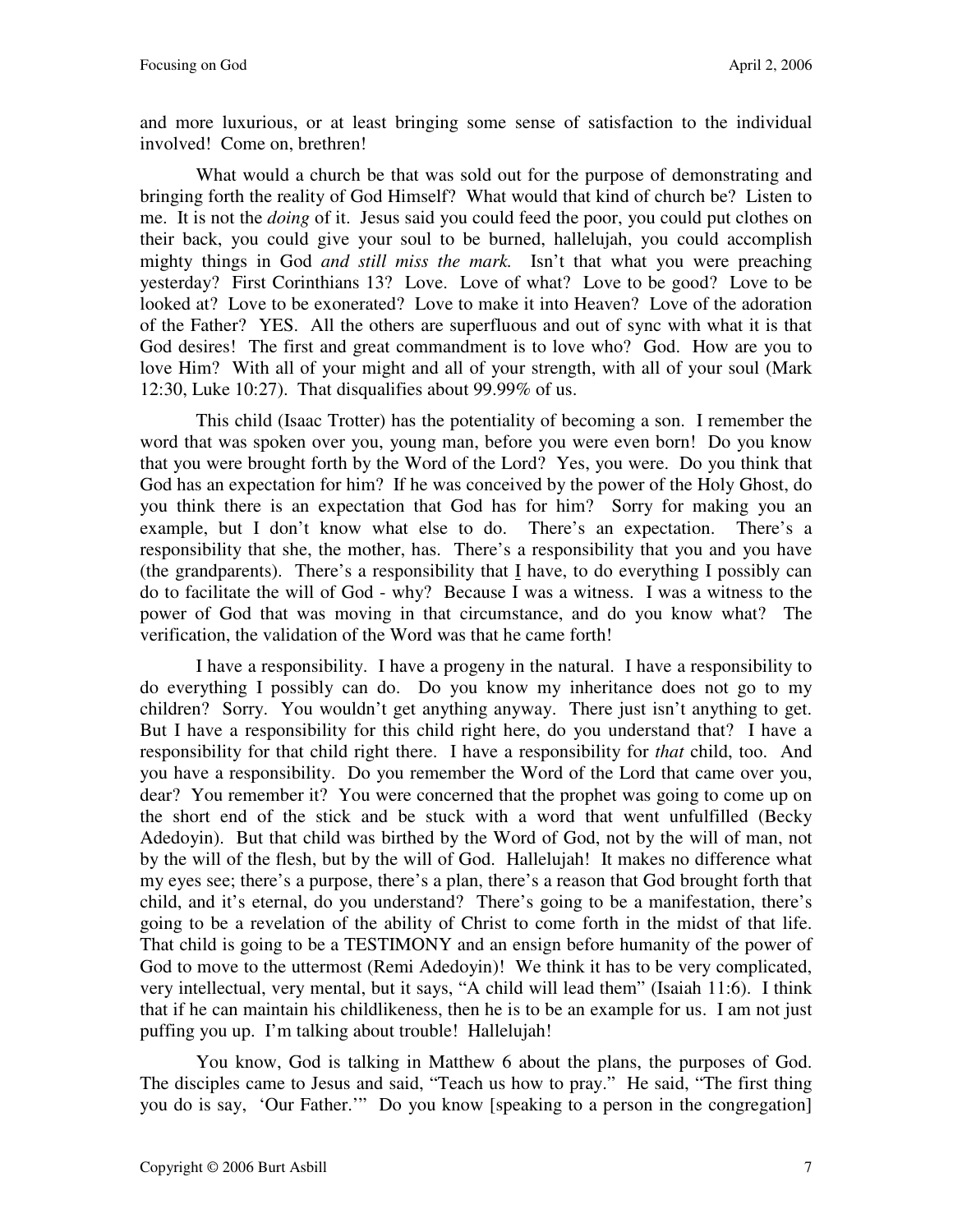He has completely severed your position of reliance on everything that you know in the natural realm? He has brought you face to face with a contention that you never thought possible, contention that was going to be wrestling with you to bring you down into a place of degradation and death. But the minute you began to say, "Abba Father," your whole life changed. Changed. You always said to me, "There's no going home." You can't go back. It is not something somebody said to me, it's in the Word, you know. There was a time that God winked at my foolishness, but He says a man that putteth his hands to the plow and looks back, that man is not worthy of the Kingdom (Luke 9:62). Come on, how do you translate, "not worthy"? Brother Jim Peckmann, "not worthy" means you are not acceptable, doesn't it? Maybe it's different in your Bible. We just kind of jump over that verse and go on to the next one. We want the glory, we want the praise, we want the euphoria, we want Beulah Land, we want all the things that Heaven implies, safety and all the things of comfort and euphoria and just saying, "Hallelujah, praise the Lord." Hallelujah. Our Father.

The Bible says that you and I are to do what, regarding the Father? To love Him. Love Him sometimes? Part time? All the time. All the time? Are you sure it's all the time, and not just sometimes? No, you probably got that wrong, you had better check it out again. It says, not only all the time. You talk about a demanding situation. If I put that demand upon my wife, she'd probably say I was being overbearing and belligerent. "You've got to love me any time, all the time, any way that you can love me!" You know, it is not a personal preference to just love her when she's good, when what she does pleases me. The purpose, the position is to love, love, love, love, love, love, love! When you come to the end of your rope and you can't love any more, you go to God to get what you don't have. "Oh yes, I'm going to love, but I expect something in return." Of course, you are not like that. You go and you fix this nice dinner, and you set the table and put on mood music and turn down the lights, and hubby comes in and sits down and says, "Isn't it awfully dark in here?" Is that pretty close to home? You go out shopping, you want to buy something special, so you look and look and look and look. You're working at it, working at it, working at it. Working, working, working, working, working at it and you finally find that special something, and you wrap it up really pretty and you wait for the right time, just the right moment, hallelujah, and it is right there! And you present it, and as they unwrap it, there is a flaw in it and instead of saying, "Oh, this is so lovely, so pretty, so beautiful, how gracious you are, how wonderful…" it's, "What's this little chip in here?" Or worse yet, "Oh. Yeah. Thanks." Amen. Why do we have that? "You promised to love me. You promised to cherish me. You promised to walk by my side and you are not doing it." What happens? We are disappointed. We are frustrated. Of course, you're not. We find ourselves down in a hole. What has happened? We were not focused on the thing that we needed to be focused on. We are not being that for which we were created, to love God with our whole heart and soul, that we might love one another!

Listen to me, brethren. Let me share with you this illustration that is going through my mind as to why we should love the Lord with such fervor. Praise the Lord. Have you even seen those concave mirrors that they put up on the streets? You know what the purpose of those concave mirrors is? Well, of course you don't have them here. They have a lot of them in Europe and I've seen them here and about. But you will come up to an intersection and you can't see, so they put a concave mirror up there, and you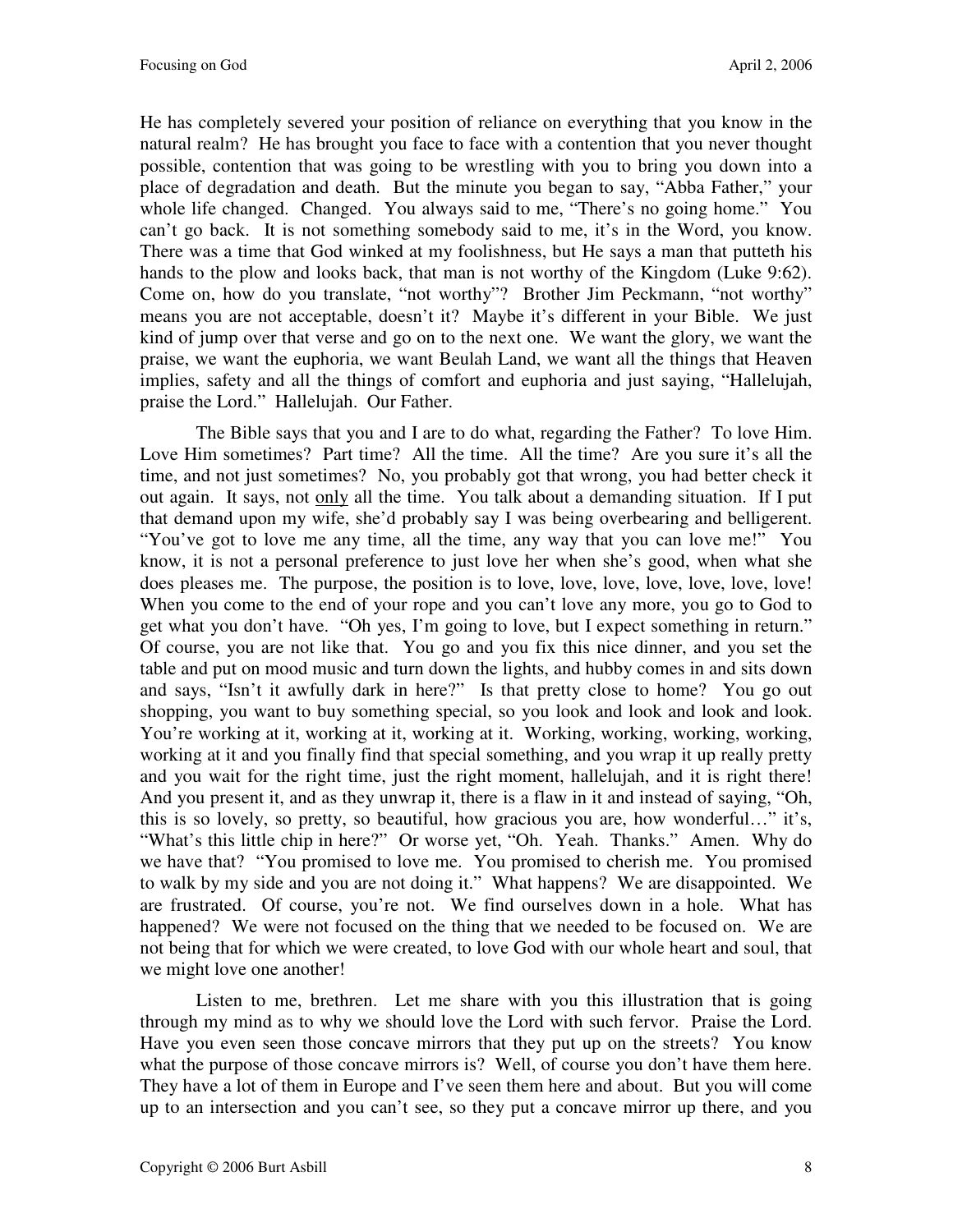can see approaching cars coming from the direction that would otherwise be blind to you. The purpose of the mirror is that it is designed to allow you to focus on a point that you can not see. Hello? It is designed to get you safely from where you are to where you need to be. So it is in the setting of your natural environment as it applies to your spiritual objective. So here you are, your objective is A, but it is in the mind of God alone that this is where He wants you to be, and you have to go in what seems like an opposite direction in order to get to A. Hello? Are you following what I am saying? This is what I am seeing in the Spirit. We cannot necessarily see this objective. But the objective is in God's mind, and there is some thought that comes from God as to the possibility that we have of becoming a son. But we cannot understand how it is that we are going to get from A to B. So God creates a set of circumstances. The problem that we have is that we don't like the circumstances.

It is true, and it contributes to the overall problem of our growth and development in God. But it is not only that. What we are looking at is not what we should be looking at. We do not understand the rudimentary principle of focus. We are focused all right, but what we are seeing is not what God intended for us to be looking at. We find ourselves looking at ourselves and not at God and that reflection does not reflect the desire that God has for you and I! Because of that, we do not see how tribulation, trouble, pain and personalities will achieve the objective because we have lost sight of the objective that is God and have replaced it with self-worth! All it does is reflect something back unto ourselves. What is your objective? What is your intent? What is your desire? The fact is that this set of circumstances is to bring a deliverance by which we shed our humanity. If we have our focus centered on God, there is an avenue by which God might be able to minister to us. We have that power! But the avenue, the focus, has to be absolute! Hallelujah. Hallelujah.

Matthew 6:17, *But thou, when thou fastest, anoint thine head, and wash thy face; <sup>18</sup>That thou appear not unto men to fast, but unto thy Father which is in secret: and thy Father, which seeth in secret, shall reward thee openly.* There are two rewards that you and I have; there are two positions, two things that we can get out of every set of circumstances. One is that our position of weakness (flesh) is manifested, and the other is that our position of strength (spirit) can be manifested. There are scriptures for both of those. It says, *Therefore whatsoever ye have spoken in darkness shall be heard in the light; and that which ye have spoken in the ear in closets shall be proclaimed upon the housetops* (Luke 12:3). There are two positions, two manifestations. This situation is designed to bring forth two manifestations, each particular to its own destiny and you have the power to determine which is going to be your destiny.

Now, there is a lie that has been perpetrated, and I've been seeing it while I watch the Hovind videos, and it just comes to my mind this morning. It says, "Where is the proof of His coming?" Yes. II Peter 3:4. You know, I have a decision to make. I am in a very difficult position, personally, and without going into all the details, I am being confronted with my humanity. The situation is designed to touch every one of my vulnerabilities. It is designed to touch every aspect of my fleshly, carnal position of inheritance and touching it, it is. I have a decision to make. Am I going to accept "Grandfather"? Am I going to accept "Grandpa" as being the objective and the destiny that I am going to fulfill, or am I going to reject "Grandpa" and accept the destiny that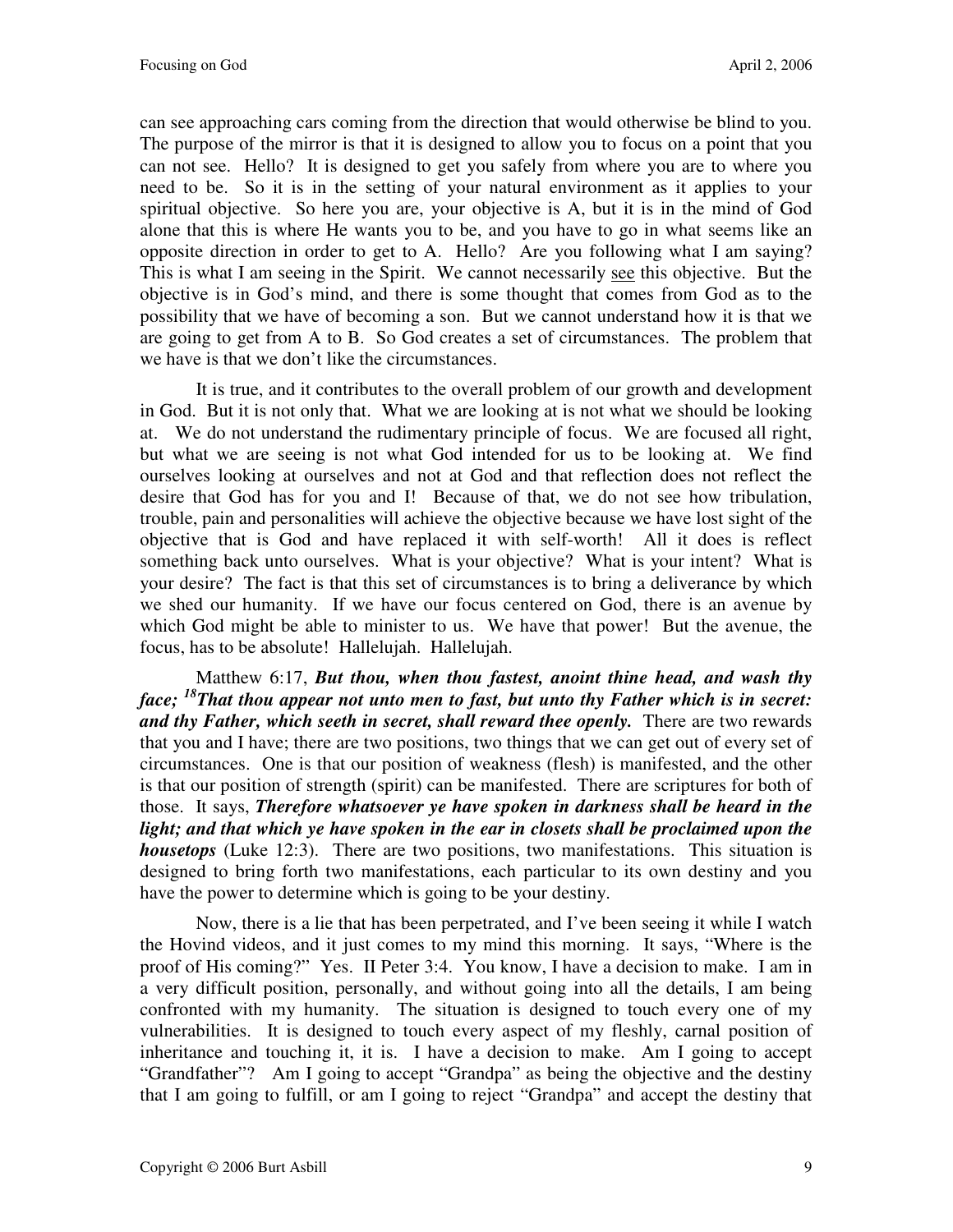God has for me in the fact that He wants me to be a son? Now, that doesn't mean that I rise up, necessarily, and say, "Oh, dirty devil, poof! Get out of here! I'm a man of FAITH; I'm going to excel; I'm going flex my might. See these muscles?" No, no. It is stumble and fall, get up, brush myself off, repent of my transgression, go on and say, "You are not going to overcome me, 'Granddad.' I am not going to accept the position of inheritance!" And I begin to push my way out of the hole, out of the grave. The Bible says that up from the grave He arose (I Corinthians 15:4). I begin to push myself up out of the hole, out of the hell, out of the pit of despair that I have been in all of my life! I HAVE BEEN delivered, I AM BEING delivered, and I desire and I proclaim that I SHALL BE delivered!

But you know something? My set of circumstances isn't any different than yours. You have your own pressures, you have your own trials, all of you have difficult personalities that you have to deal with, and I am not just talking about your own. Do you know that some people live together as husbands and wives and never, ever, ever achieve the purpose for which God brought them together? They can have children, grandchildren, great-grandchildren and even great-great-grandchildren, but unless they have moved their portion of the weight in giving to their children and giving to each other that which God has created them for, then they go unfulfilled and the objective for which they were chosen is lost. We talk about holy matrimony. We don't really have the slightest idea what we are talking about. We really don't! If we did, we would not have such difficulties in personality conflict. Do you know that people can be married for fifty years and still have personality conflicts? Well, it is not the slow learners that are the problem, it's the no-learners. You were married under the auspices of the Word of God. Do you think that Word was just to bring you together so that you might produce children? Well, to one extent, yes, but those children are supposed to be as arrows in a quiver. Do you know that an arrow has a purpose? Do you know that an arrow in David's day had a purpose, and the purpose usually was that of war? That means that I am to instruct my grandchildren to be weapons of war, so that I am able to put them into the bow of God, aim them at a target, and let them fly! You want a competitive sport? "Take that one in the eye, devil!" Oh, yes. Take this child right here, hone her up. What do you call that little feather on the end of the arrow? A fletching. Fletch her up. Put those fletchings on her. You know, they have to be balanced, right? Yes! Balanced! Do you hear me? Balanced! I've got to work at it.

I watched my son fletching arrows. He was sanding those arrows down and doing these different things in the process of making the arrow shootable. They have this tool and they put the arrow in it, because, you know, they do not balance it by eye. The tool is designed to let you put the feather just in the right place in line with the other feathers.

I am not a "by gosh and by golly" builder, do you know that? What I mean when I say by gosh and by golly is that if you wanted a straight line, you could just line up some people in a row and eye-ball them. "Well, okay, you stand down there and you stand down there and we will line you up." What are you lining them up with? Do you know that when they want a building precise, they get a surveyor out, and what does he do? He gets his instruments. What is he measuring? Longitudes and latitudes, and where the two points meet is absolute, isn't it? That is your point of reference and it is from that point that you build your building. Peter says that Jesus was the chief corner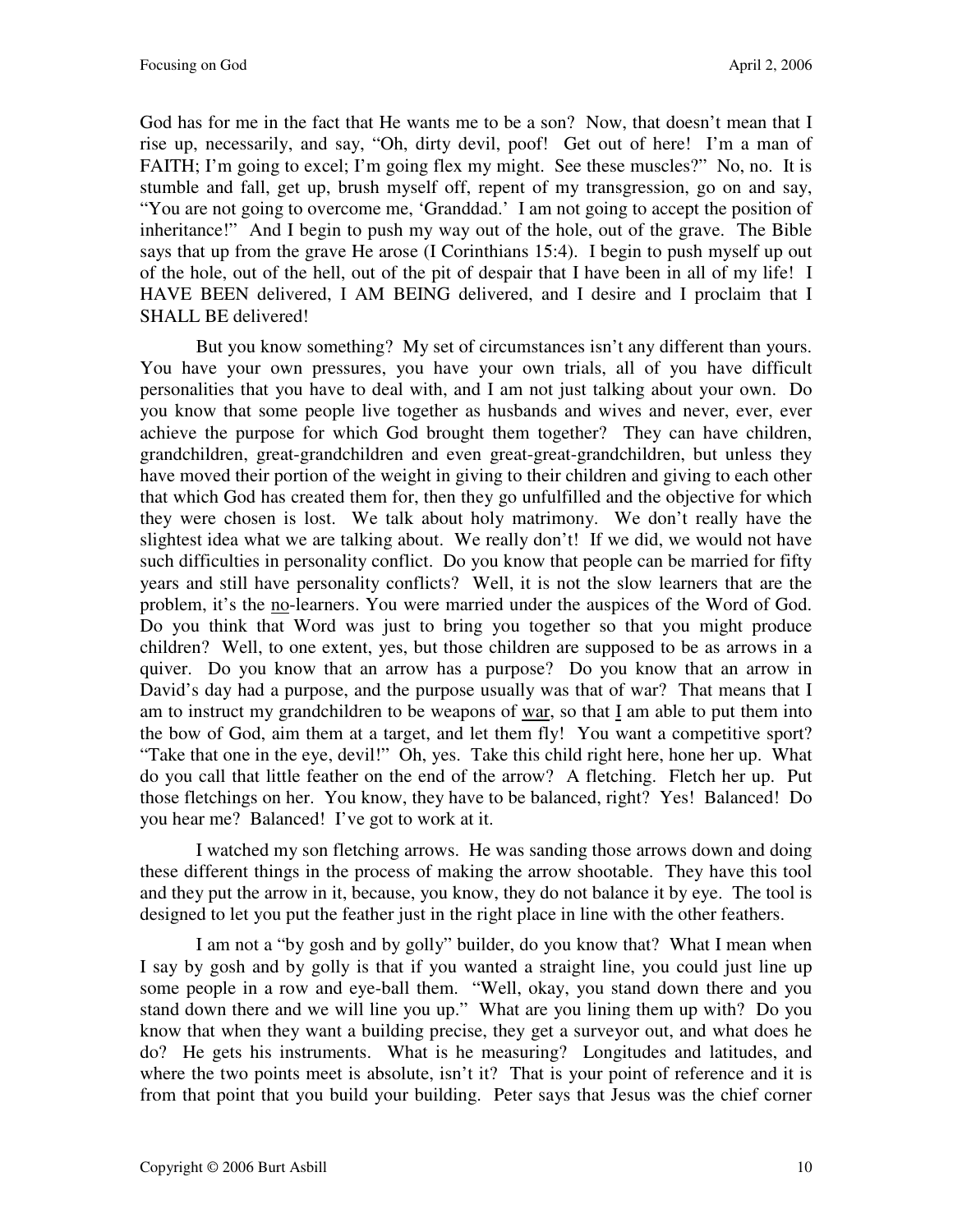stone. I saw a man build a house and he was ten feet too close to the property line. "Oh, that's okay, buddy, we'll give you a variance, oh yeah, that's all right." Well it doesn't always work that way. You can say, "Please, please, please! And try to explain that you have all this money tied up in it." "Sorry. You have three options. Either cut it in half and redesign the house, or, second, move the whole thing. Third option: tear it down." That would be a builder's worst nightmare. That is the way we are sometimes with God. "By gosh and by golly, that looks about right. I think I'm okay." What are you judging by? Where's your mark, where's your point, where's your reference? Where's your latitude and longitude, where's your stake in the ground? If I'm going to build on a piece of property, I say, "Come out and find the boundaries for me." I don't want to put my work, my labor, on somebody else's property! They would say, "Oh, thank you so much, buddy, I wanted a new house."

We kind of think that God is going to look the other direction, and for some things God does look the other direction and some things God doesn't look to any direction at all! He just looks at you. One time I got involved in a situation that was of my own making because I did not listen to God, and I turned to God and I said, "God!" I had had a vision, and because I had a vision I thought that God would overlook certain discrepancies. But guess what? He did not respond like I thought He would and I knew that I just had to walk through it. "Thank you, Jesus, I repent." Every step: "Oh, God, I repent. Be Thou merciful to me, a sinner. Extend the mercy of God to me. Oh God, I cry out for mercy!" It did not mean I didn't have to walk through it day after day, month after month. Year after year, walking through it, until one day I got on the other side and I said, "Oh, thank God, I will never do that again!" It was beneficial, but boy, was it hard.

I don't believe we have time for that. God is looking for a company of people. He is looking for a three hundred and whether or not you are in the three hundred is determined by what you do with what you've got. You've got it all. You have the Word, you have the Blood, you have the Holy Ghost, you have the will of God! Not only do you have the Word in what it is that God desires, but there are many of you that God's Word has been prophesied over you! In just this congregation alone, **this congregation**, there are probably more marriages than I can count on one hand that were prophesied into being. Just this one congregation - this congregation alone - and this is not the only congregation. What was the expectation of God in the bringing forth of that union? I think it is a sobering thought. I think it is a sobering thought: what are you doing with what God has given you? I think there is a need for us to repent - now, not just those marriages that were prophesied over, but let's say the marriages where the commendation of God was given: "Thus saith the Lord, you are to move as one and to bring forth the reality of My kingdom!" Hmm? How long did you pray for a God-fearing, God-loving man? How long? What did you endure? What kind of tribulation? What kind of responsibility do I have with my wife in the example that I set and the position of responsibility that I have before God with her? Does that mean that I have the right to abuse her in private because she was doing something that I don't like or doesn't match up with my expectations? Do you think that that private abuse is something that is hidden? Not from God. I want to tell you something: if it is bad enough, God will expose it! Why? Not because He wants to embarrass us, not because He wants us to be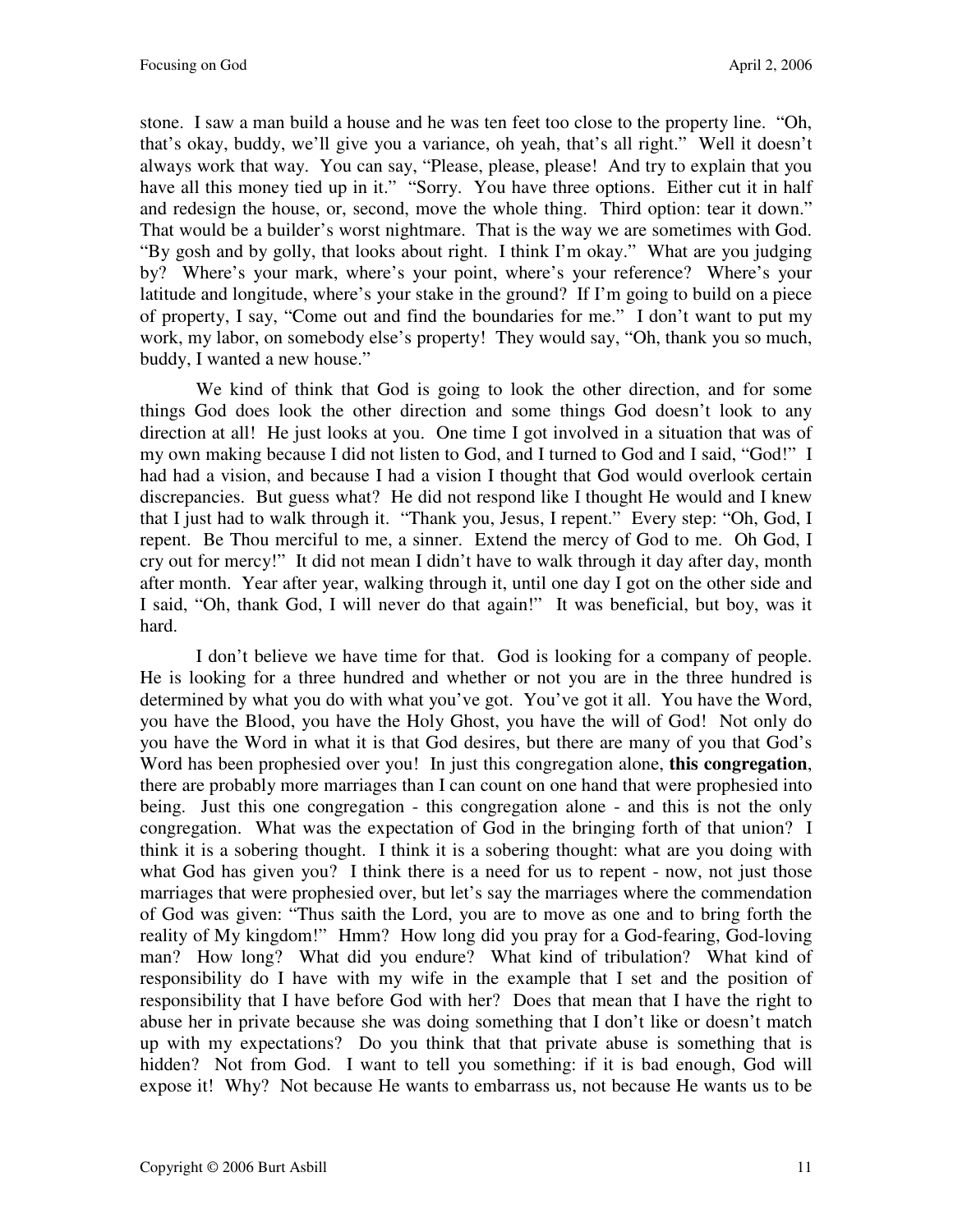suffering, but because He wants the very best and He wants the totality of what He created you to have coming forth in the relationship. He made the relationship.

You know, we were in a wedding yesterday, and I do not know that anybody really knows the circumstances of that situation. I want to tell you, the fact that that woman (Mederana Gomez) was standing here is a miracle of God. There was a move in the spirit to kill her. I am telling you, God delivered her out of the midst of it. What do you think God's expectation is? Do you think that it is none of His business? Do you think that it is none of my business? Absolutely not. There is a responsibility that I have, not just in the aspect of "thus saith the Lord" to you, but "thus saith the Lord" to me! There is a place of working out our salvation that is mine. You know, I am learning to confess my weakness to God and to my wife. That puts her in a pretty dangerous position, because we are not all perfect. Sometimes we utilize what is righteous for unrighteousness, and we use it to manipulate or to crow bar someone into doing something that we think should be done.

What is the expectation of God? I tell you, I cannot get away from it; I see it so vividly before me. I can remember the word that came to you. I remember the word that came to you two. I remember the word that came to you. How about you, sister? Absolutely. How about you, Brother Effiong? Absolutely. What about you two back there? It goes on, goes on, goes on, and goes on. One congregation of people! Did you not dedicate your marriage to God when you got saved? Did you not resolve in your heart to move in a manner and fashion that would please God? That didn't mean that you had to be pleased all the time. That didn't mean that you had to be comfortable all the time. You know, some of us really do suffer. I am not negating the suffering, but somebody has to suffer for something, and somebody has to suffer something for somebody else! Brother duCille has a teaching called The Three Lambs that I hope to see coming out. I have been encouraging the brother, "You need to print it, you need to publish it, you need to put it out, because we are in the dispensation of the manifestation and the offering up! We need the understanding, we need the revelation, we need the objective, the goal set before us. Publish it!" Hallelujah.

"Our Father which art in Heaven, hallowed…" Do you know how I hallow the name of God in the relationship with my wife? By treating her as though she was a piece of God! When I transgress against her… Oh my God, what a proud, arrogant fellow I can be. Well, the hope she has is that I do hear God. But you know, my pride and arrogance, my position of personal self-worth will eliminate me from being acceptable in the eyes of the beloved. Did you know that? The Bible says I am supposed to walk in fear and trembling, working out my salvation. MY salvation! That does not mean I have a responsibility to make sure of *your* salvation. "Oh, you are not doing this right, you have to do this and this and this. Oh no, no, you can't go that way, you've got to go that way. No, no. Why are you doing that!?!" My God. You go to God. You know what my hope is? That my wife hears God. She does. Hallelujah.

It was II Peter 3:4 I was going to. *This second epistle, beloved, I now write unto you; in both which I stir up your pure minds by way of remembrance: <sup>2</sup> That ye may be mindful of the words which were spoken before by the holy prophets, and of the commandment of us the apostles of the Lord and Saviour:* My goodness. That's a mouthful. "The commandments of us apostles." Do you mean that they were to be in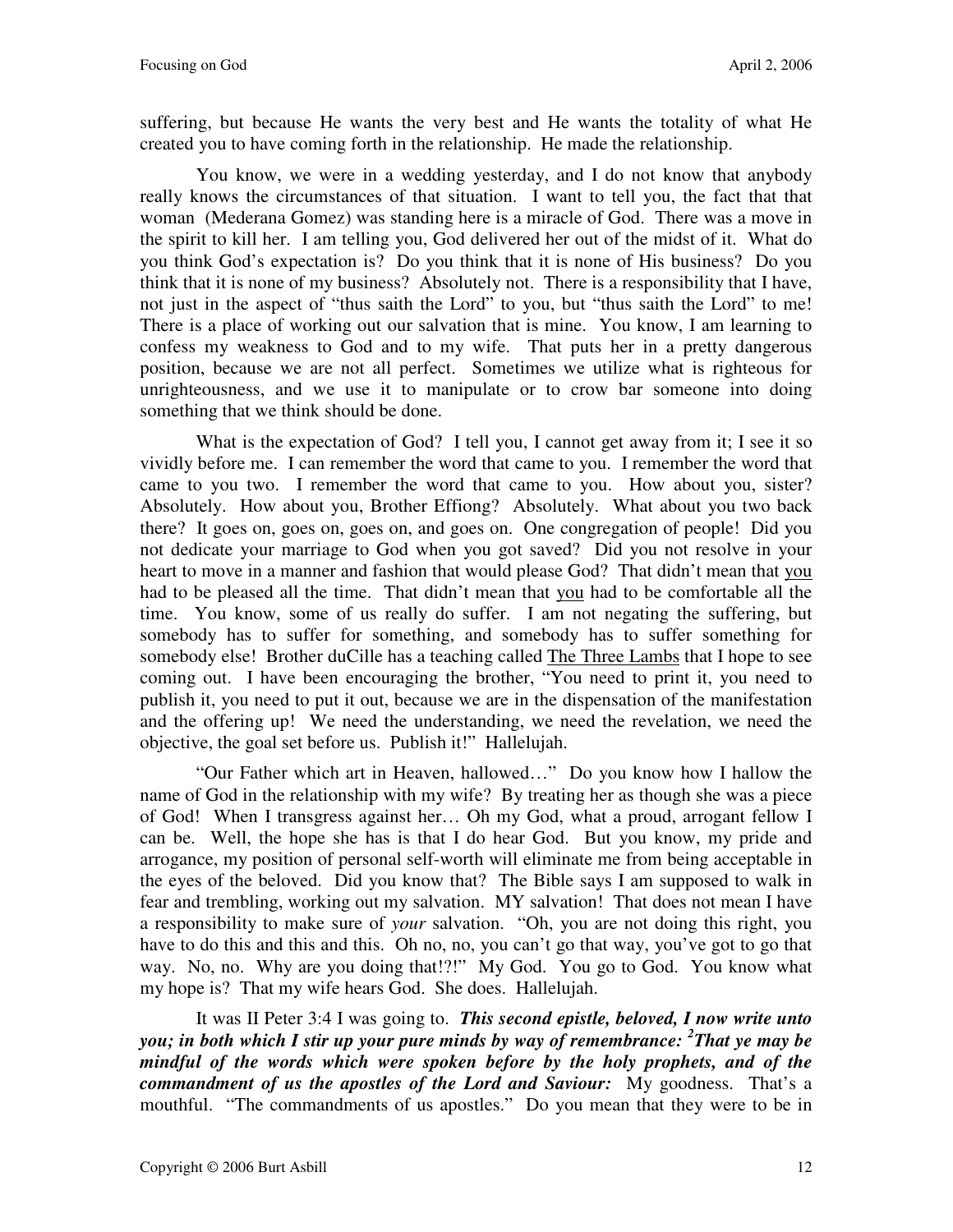subjection to a Word that was spoken by a MAN? Hello! We think we have a prerogative to disregard the position of unction and anointing that comes through the voice of a man. Hallelujah. *<sup>3</sup>Knowing this first, that there shall come in the last days scoffers, walking after their own lusts…* I tell you what, Brother Hovind wears this verse out. We could learn something from this man. I think that this man is a little bit farther ahead in getting done what was given to him to get done than some of us are in doing what has been given to us to do. I like it: "What are you doing for the Lord?" I like it. I have been listening to his tapes, you know. Thanks to Brother Charles over here, I have this new set of DVDs that I have been going through. Listening. What are you doing? You know, in one of the tapes, toward the latter part, he gives his own personal testimony. My goodness. Well, he'd just won a soul, and it did something very supernatural for him. He had just won a soul and it propelled him into the plan and purpose that God had for his life. I heard him say something in his testimony that I had not heard him say before. He says that he has been doing this for thirty-six years and it just gets better and greater. The desire has grown until it has become the absoluteness of God's will for his life, this thought of winning souls. What are you possessed with? Winning souls. Yes, yes, yes, yes! We should all be winning souls.

What is the purpose of winning souls? What are you going to do with the souls after you win them? What are you going to do? Put them in the Baptist Church? Are you going to do that when you have something of a greater reality, a greater Word? Do you think a man that is saved that does not have the Holy Ghost, has the power to absolutely, totally annihilate and overcome the sin that is within him? Do you think that? I was saved a long time before I got filled with the Holy Ghost. Everything in my environment had power over me. Cigarettes and alcohol and lusts of the flesh, and all of the things that were in the world. Back and forth, back and forth, back and forth, up and down, up and down, in church one day, in the bar the next! In church one day, in the bar the next! Light 'em up, up, up, up, up!! Until God gave me the Holy Ghost. He gave me something more than just the Holy Ghost, because when He gave me the Holy Ghost, He gave me the desire to know Him, to love Him, to please Him!!

I was saved when I was eight years old. Eight years old! I was born again in a Southern Baptist R.A. camp, "Royal Ambassadors." Praise God for the God-fearing men and women that were there teaching hell's fire and brimstone. I think it was more the special effects of the environment at that time than anything else. Here we were in this little brush arbor, we had a big roaring fire and a hell's fire preacher. He was standing in front of the fire, and of course, you were just looking at him in the fire. He was preaching sin, and he was preaching death, and he was preaching burning. I want to tell you, as an eight-year-old, I didn't want any of it! I could not get out of my chair, off that bench, fast enough to get down to the front and repent, "I don't want to be in there!"

But even though I was saved, it was up and down, up and down. In the world, in the church. He said, "Do you know there is a Holy Ghost?" I said, "What's Holy Ghost? Is it a ghost with holes in it? What is Holy Ghost?" He said, "It's power." "Oh, it's power?" Power, power. It's not just power, it is a reality that comes with the magnitude of a knowledge that is outside of us, and outside of the realm of our being. You mean, it is really possible to not sin? They didn't tell me that in the Baptist church. They told me "once saved, always saved." That means I could go out and do whatever and live like the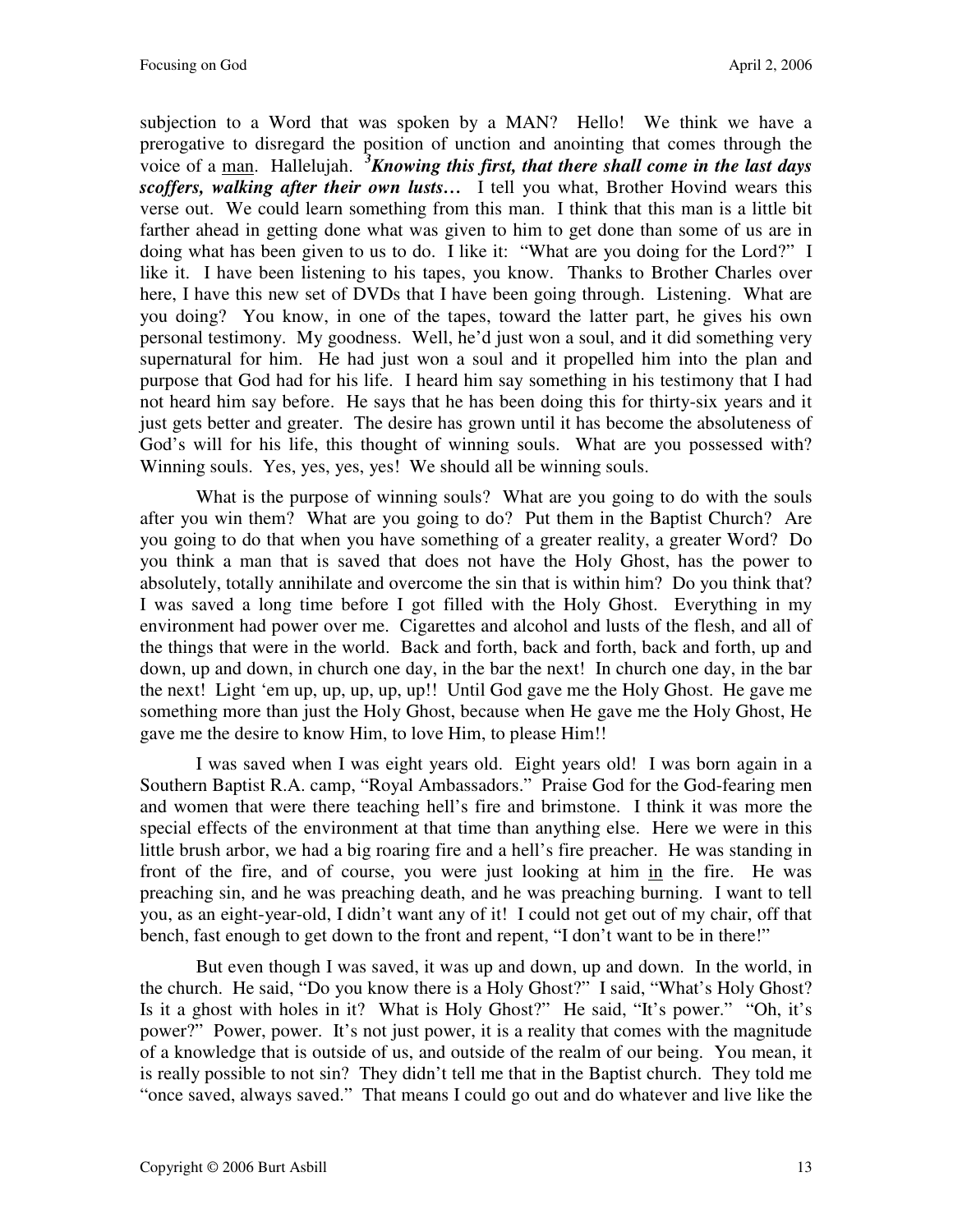devil if I wanted to, and I would still go to Heaven! Well, praise God, if you can maintain your sanctification, I guess that's all you need to get into Heaven. I don't want to just "get into Heaven." I will tell you something that happened. When I got the Holy Ghost, I did not get delivered. Did you know that? When I got the Holy Ghost, I wanted to be delivered. I was smoking. Puff, puff, puff, puff, puff, puff. Smoking, smoking, smoking. I had ashtrays everywhere, because then, if I ran out of cigarettes, I would always have some kind of butt to light up to smoke, so I didn't ever empty them. Cigarettes everywhere! But when I got the Holy Ghost, I got something more than deliverance, do you hear me? I got the totality of the living God down here inside of me somewhere! And He was not happy with the way things were going. If He wasn't happy, I wasn't happy. When I got Him, I got something viable and real. I said to Him one day, "God, if You can't deliver me of this propensity of humanity, all this flesh, all this lusting, all this drinking, all these cigarettes… They told me when I got the Holy Ghost that all my troubles would be over! I am still in trouble. I don't want to live like this any more!" That did not come from me. That came from God inside of me, saying, "I don't want you to live in this condition anymore. I don't want you to be living in this garbage can. I don't want to live down here in this gutter with you. I am designed for something higher, something better, and I want that something better, something greater that I am designed for, to be yours!" Out of that place, out of that position, a cry came out of the depths of my being. "If You can't deliver me, kill me, because I don't want to live like this! I do not want to live like this!" He delivered me. He delivered me. Totally, absolutely, positively delivered me. Delivered me of the habit, delivered me of the desire, delivered me of the possession, delivered me of the thought, and began the process of delivering me from the character of hell that was ruling and reigning in me. All I had to do was come to the point that I was willing! How willing are you to do with what you have? You think that just preaching out some good method is sufficient? It is needed, it is absolutely necessary, but it has to have a reason to be preached!

Another scripture is coming to me. Isaiah 61. Jesus quoted it when He stood up in the synagogue. Do you know God was prophesying? Oh, my goodness. God was prophesying. How many of you had a prophetic word prophesied over you? What did that word say? Did it say something of God's desire, His expectation, the potentiality, the magnanimity of whatever circumstance that God was going to bring you into, and that there was going to be something very glorious and very victorious and absolutely beautiful that was going to come out of it?

Jesus Christ stood up in a synagogue and He began to proclaim the words of God that were announced by His prophet, Isaiah. Isaiah 61:1, *The Spirit of the Lord GOD is upon me…* What was the word of prophecy this morning? Was it not that we needed to rise up? That the Spirit of God was upon us and in this place, and were we not supposed to rise up? *The spirit of the Lord God is upon me; because the Lord hath anointed me to preach good tidings…* What good tidings are we preaching? You know, I am really not against the different segments of Christianity. I am not against them, do you hear me? One man might be anointed to bring the word of salvation, but it is not God's desire that that man wallows in that place of being saved for the entirety of his experience! There is he that cometh also that would water, so that the seed of salvation might begin to break loose and that the roots begin to go down (I Corinthians 3). Hallelujah. Then there is another that comes along and begins to nurture the plant to bring it to a place of growth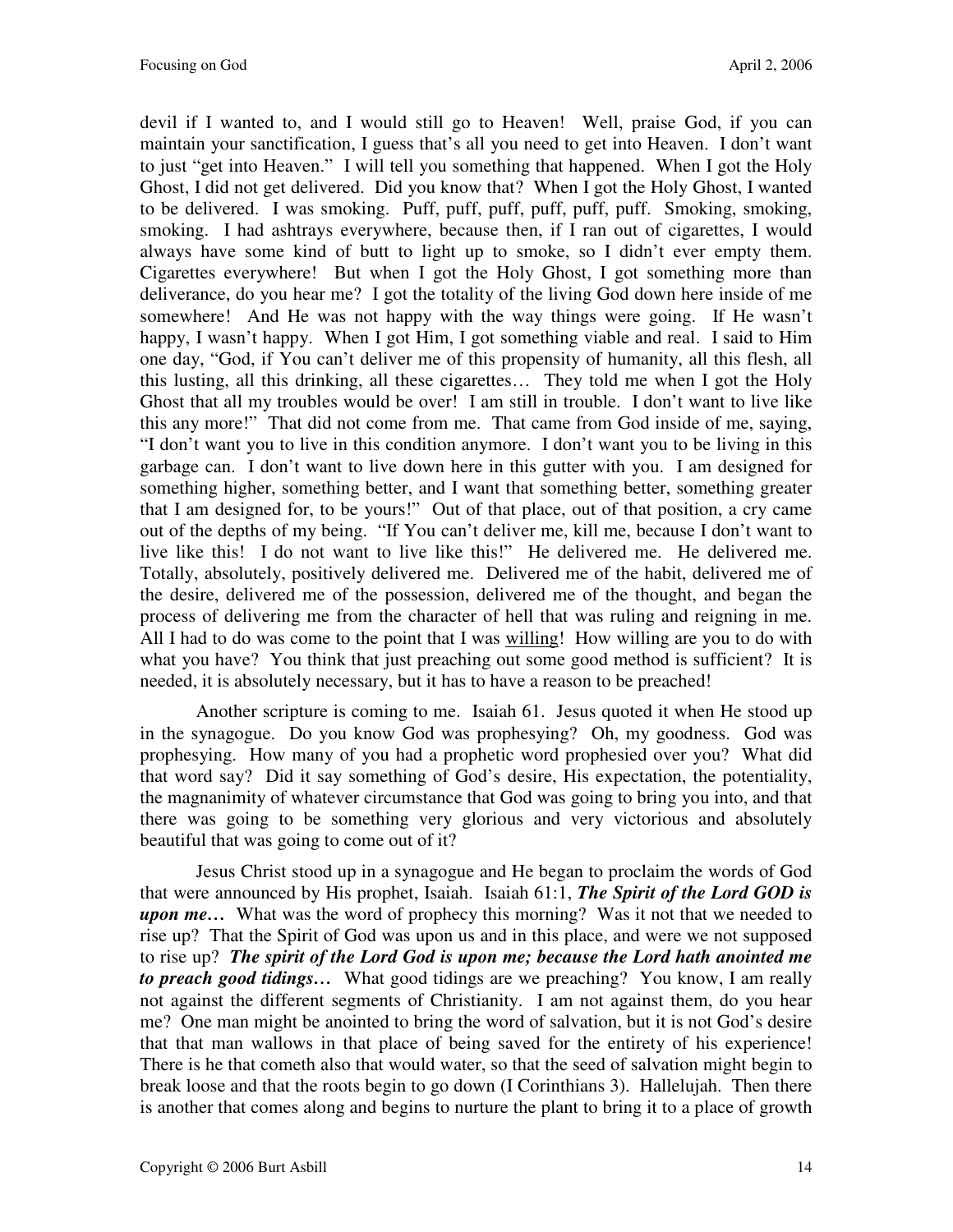and development, because there is something that God wants, there is something that God desires. What God desires is the fruit, the manifestation of the intent that God had for saving that man in the beginning. We think saving him is enough.

You have a responsibility. This one has a responsibility. You, little Rachael. You have a responsibility. You do. Blood was shed that you might know the reality of the living God. You have a responsibility. Blood has been spilled, men have bled, men have died that you might have the privilege of being saved, so that you might testify to the world out there that is going to hell of the ability of God to save you to the uttermost. You are a demonstration. Hallelujah. I want to tell you something, little girl. You know the Word that was brought to Peter out there on the beach? He said the devil desired to sift him like wheat. God said a very important thing. He said, "I've prayed for you." He said, "*When* thou art converted..." (Luke 22:32). There have been prayers going up over this one, you hear me? Prayers have been going up over this one, prayers going up over that one, prayers going over this one, prayers going up over those who are back there. You know, God brought it all into being.

You (Melissa Trotter) are not without your own testimony, my dear, of the power of God to save to the uttermost. You are not without the testimony. What are you doing with the reality of what God gave you? What is it that you are doing with it? Are you manifesting the ability and the position of Christ? You have a responsibility. It does not make any difference what your set of circumstances are, because those circumstances are designed to produce Christ. But you need to keep your focus, you keep your focus, and in the keeping of your focus, God will sanctify your children. Come on. The devil has no right, do you hear me, girl? The devil has no right to impose upon them an inheritance in the natural that is ungodly. You have the power, you have the power, you have the POWER to stand in the gap - do you hear me? - and command the blessing of God! *You have the power* over the spirits that have plagued you, that have vexed you, that have brought you down to a low place; you have the power to overcome them and to cast them down that your children might not be plagued.

I do not know what we need. More demonstration? More word? More prophecy? What do we need? Fire? Maybe. Tribulation? Probably. Because it says, tribulation worketh patience, patience worketh experience (Romans 5:3). What do I have to do? Wait till the Lord smites me in my body? Smites me financially, smites me personally, family-wise, what do I have to wait for when I have the power right here in the grasp of my hand to do what needs to be done? I have it. I have it! What am I doing with it? How is it affecting my relationship with my wife? Can she testify that there is less of me and more of Him? What is my testimony in the community? What is my testimony in amongst the sinners out there? Do I have a testimony of any value and do I really want to know what it is? Oh, my goodness.

Isaiah. Hallelujah. *The Spirit of the Lord GOD is upon me;* Is it upon you? *…to preach good tidings unto the meek; he hath sent me to bind up the brokenhearted, to proclaim liberty to the captives…* How do I proclaim liberty to the captives if I am always pronouncing and magnifying my captivity? Boy, I have been doing a lot of that lately. God forgive me. Nancy, please forgive me. My God. *…proclaim liberty to the captives, and the opening of the prison to them that are bound; <sup>2</sup> To proclaim the acceptable year of the LORD…* Is there any other year that is more acceptable than this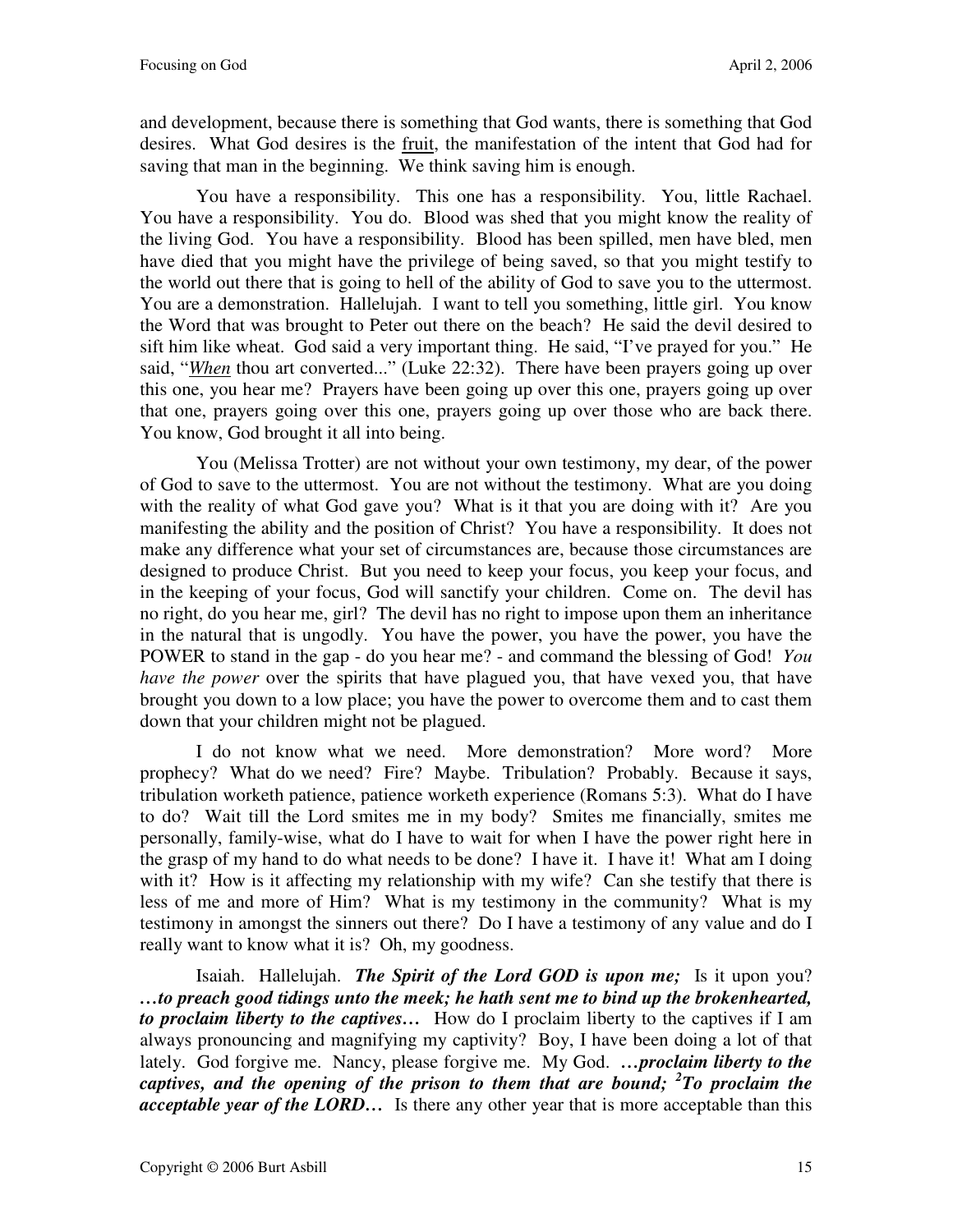year? If for no other reason, it is because I am here in this year and there is a proclamation that is given to me! You know, I can feel bad and still praise the Lord. Usually, when I feel bad, I want everybody else to feel bad. Of course, you are not like that. I want everybody to know how bad I really feel so that they might have a little sympathy for me. *The acceptable year.* Hallelujah. *…the opening of the prison to them that are bound; <sup>2</sup> To proclaim the acceptable year of the LORD, and the day of vengeance of…* The day of vengeance? *…of our God; to comfort all that mourn; <sup>3</sup> To appoint unto them that mourn in Zion, to give unto them beauty for ashes, the oil of joy for mourning, the garment of praise for the spirit of heaviness; that they might be called trees of righteousness…* Trees, plural. Trees! Plural! Not tree-ee. Trees. When we sing that song, "…trees of righteousness, the planting of the Lord…" That what? "That He might be glorified." Really? My goodness.

What are you doing with the word of prophecy? What are you doing with the word? What are you doing with the reality that you have? I was not ordained to manifest Asbill. What are you doing? Brother Hovind says everybody ought to be doing something, even setting a bad example of what not to do. Well, I don't say that! You have it. You and you have it. You have it. I don't have to be bubbly and effervescent to be praising the Lord. You know, it is harder to feel good when you have a headache. It is hard, do you know that? It's hard. I get some headaches that hurt. They really hurt, and mine always start down in the center of my back and work up and end up right here in the top of my head. And they *hurt*. But I am ordained of God to rejoice in the midst of my tribulation! That doesn't mean I've got to be, "Oh, happy, happy, happy, happy." But I can be happy in God, do you hear me? I can be satisfied that He is aware of my condition! Hallelujah. To whatever degree, whatever effort that is required, I can put forth that determination, that tenacity, to overcome! What happens when I begin to put my pain on you? Some people do not have the strength, maybe, to do other than that, and even in that, I have a responsibility.

Do you ever wonder what He meant when it says that He took our infirmities upon Himself (Isaiah 53)? I feel bad, and Brother Peter has battled with me in a close confinement. We have three hundred miles to go, we are both in the car and my attitude is bad, because I feel bad. Now, he has a choice. He can resent me putting my infirmity upon him - because you know something? The infirmities can manifest themselves in different ways. Oh yes. He can get irritated, he can get vexed, he can get vociferous about it. He can tell me to straighten up and to begin to fly right. Or, he can say, "Okay, God, let's get down to brass tacks. Deliver my brother of his position, his place of fallibility. Deliver him of his infirmity. Oh, God…" The Bible says that He took upon himself our infirmities. Now, if He did that, there are only two options: He can begin to manifest the symptoms of the infirmity, or He can begin to manifest the character of God that overcomes the infirmity. Loose! Do you think it meant metaphorically, symbolically? Absolutely not. I am not symbolically or metaphorically saved. Do you understand? It is real. It is not something that is out there somewhere in the great blue yonder and the sweet by and by, it is something that I have a TANGIBLE awareness of that came and something happened and something changed. So, I have a desire to be like Him. Oh, You want to be like Him? A man of sorrows? A man of grief? What were some of the other adjectives? Smitten. Oh, you want to be like Him. You really want to be like Him. Smitten. Not by someone - *every* man. You want to be like Him?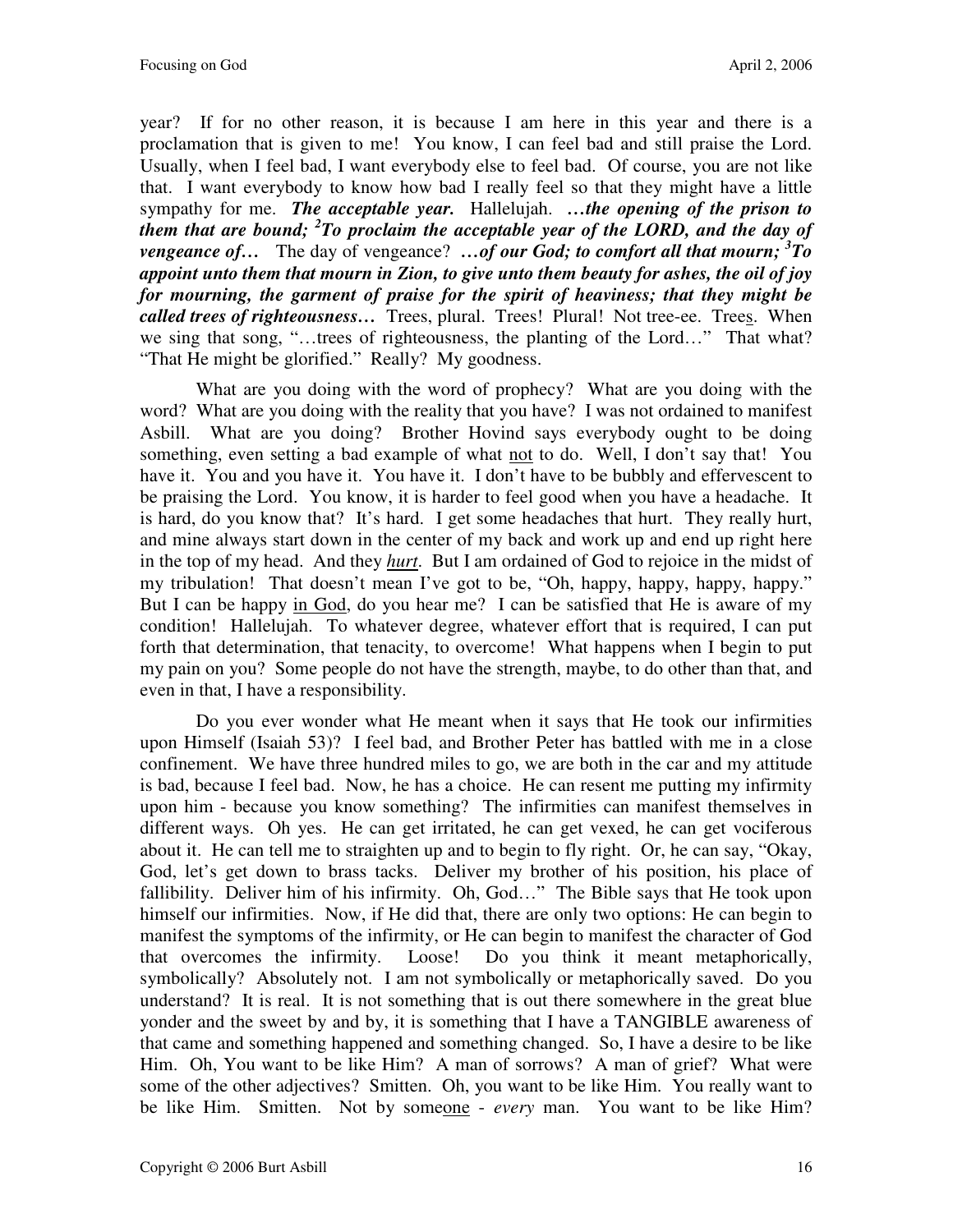Rejected. How do we deal with rejection, dear? Not very well, do we? You know, we guys, we kind of toughen it up, "Who cares," shut it off. It is not that way for ladies. No, no, no, they get very emotional, weepy, "Nobody loves me!" We say we want to be like Him. Well, it is not an impossibility, because He wants you to be like Him.

He said that I am to proclaim. *…the planting of the LORD, that he might be glorified.* Hallelujah. Let us go back over into the New Testament. Where is it in the New Testament? Luke 4:14, *And Jesus returned in the power…* Now, this was after He was in the desert. How many of you feel like you are in a desert? Come on. This is what is before you, this is your next step, this is what the expectation is all about. "And He returned in the power of the Spirit." Why did He return? Do you know why He returned in the power of the Spirit? Because He had just stepped all over Satan's face! He just got through dealing with some of the inward positions of his human vulnerability! Oh, my. He returned in power! Do you want to know the power that you have? You have the Holy Ghost.

*…and there went out a fame of him through all the region round about. <sup>15</sup>And he taught in their synagogues, being glorified of all.* You want to be like Jesus? You have a big pair of shoes to fill. You want to be like Jesus? Oh yes, haven't you said it? "I just want to be like You. Just want to be like You." How many of you ever said it? Almost everybody here. "I want to be like You."

*<sup>16</sup>And he came to Nazareth, where he had been brought up…* Oh. He came to Nazareth. He went home! Isn't it amazing? I think He was making His way back to Nazareth, and there was a testifying and a testimony that He was building, and here he comes into Nazareth. Do you think they broke out the trumpets and the drum roll? Do you think the mayor was there with the key to the city? *And he taught in their synagogues, being glorified of all. <sup>16</sup>And he came to Nazareth, where he had been brought up*! You know, one of the Pharisees said, "Does any good thing ever come out of Nazareth?" Has any good thing ever come out of Asbill? Has any good thing ever come out of California? Hallelujah.

*<sup>16</sup>…and, as his custom was, he…* Oh. He was traditional, wasn't he. My goodness. Traditional Jesus. …*and, as his custom was, he went into the synagogue on the sabbath day, and stood up for to read.* And there was a proclamation and a declaration that came forth out of the mouth of a man called Jesus, to proclaim the desire that God had in the midst of His own environment! Amen. My goodness. They all applauded. They all said, "Yes, amen." They all said, "Oh, wow! What a man of God! This is the Christ!" What did they really say? "Isn't this Jesus, the carpenter's son?" *<sup>17</sup>And there was delivered unto him the book of the prophet Esaias. And when he had opened the book, he found the place where it was written…* Hallelujah. Do you think that this man probably could have quoted it from memory? Do you think He could have done that? Do you know that it was tradition that they had to teach their children the scriptures? Remember the commandment to put it upon their foreheads, to put it upon their epaulets, to put it upon the hem of the border of their garment? Do you remember that? So that, what? It was always before them? Why do you think the living God, Who wrote the book, needed to turn to find the page? He was verifying, He was exonerating, He was making the revelation that that which was written was that which was being spoken! Come on. If you do not think that it was deliberate, you are wrong. If you do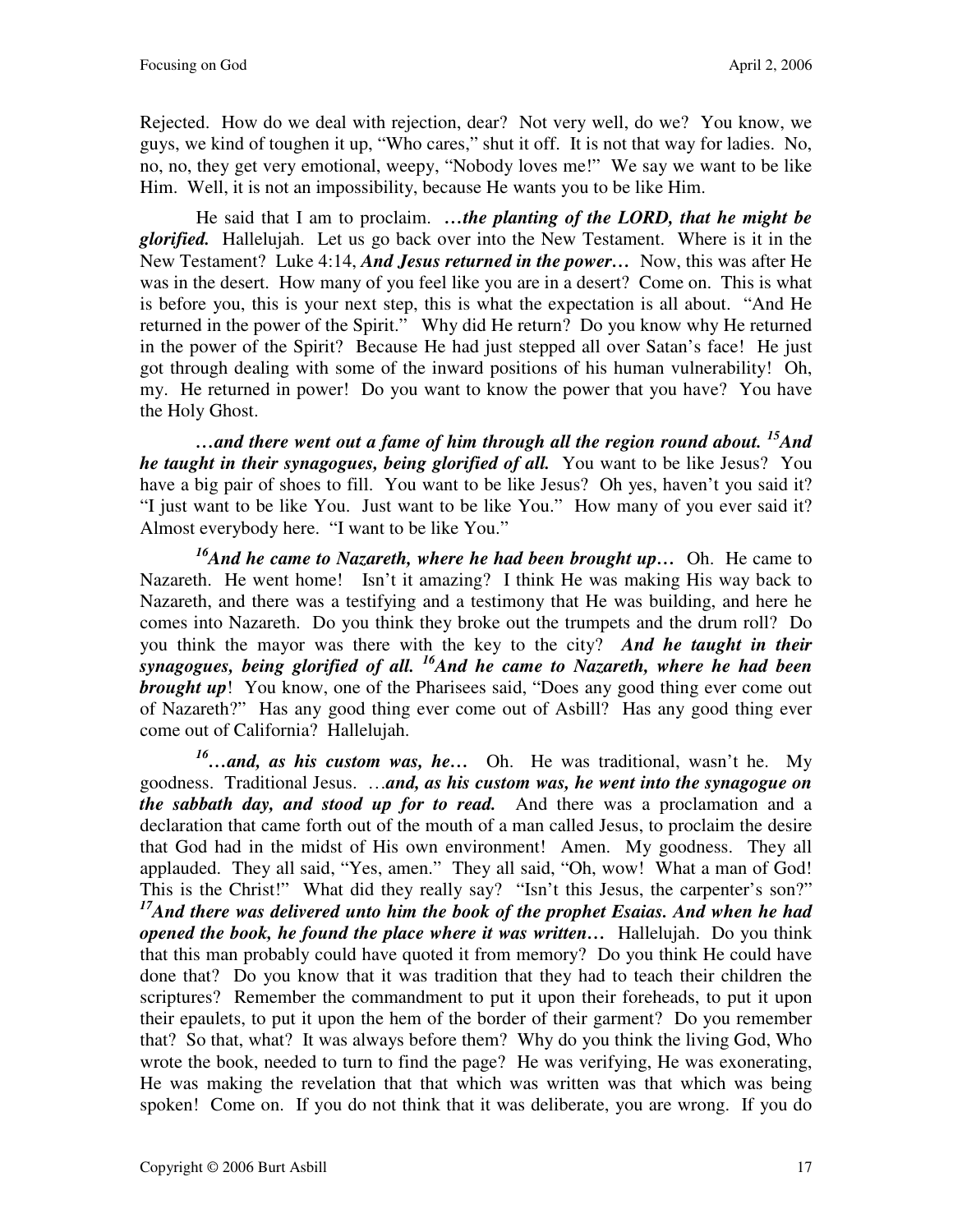not think that it was something that was absolutely done for a reason, you are wrong! You are talking about the Word of God that God gave to a man, and a man spoke, and a man wrote down, and it says he had to turn to find the place. You know what I think? I think He had it turned, I think He had it opened, and He just looked at them and began to prophesy. Why? Because it is the same Word, it is the same effect, it is the same position, it is the same thought, it is the same intent that you and I have that says that we want to be like Him! It has the same power! Has the same purpose! Has the same intent! I am not supposed to be what I was born to be in the natural. I am supposed to be what I was born to be in the Spirit.

Luke 4:18, *The Spirit of the Lord is upon me, because he hath anointed me to preach the gospel to the poor; he hath sent me to heal the brokenhearted, to preach deliverance to the captives, and recovering of sight to the blind, to set at liberty them that are bruised, <sup>19</sup>To preach the acceptable year of the Lord.* He found the place where it was written about Him! You know, some of us need to find the place. You need to find the place where it is written about you. About you and you and you. About this little one. You need to find the place where it is written about you! Because when He was writing it, and when He was speaking it, He was not only speaking about the advent and the coming or the first coming, but He was also talking about that coming and that advent of Christ, when Christ would come forth out of the midst of His church as Christ! I travail again, little children, until what (Galatians 4:19)? That Christ be formed…, who? Christ! Who is Christ? As it is written... <sup>18</sup>*The Spirit of the Lord is upon me*, *because he hath anointed me to preach the gospel…* You could just as well put your name in there. I am not trying to change the scriptures or un-deify God, He is the head of the body, but a head has to have a body. What is true of the head, hallelujah, is also true of the body, as long as the body is attached to the head. Now, did I make that perfectly clear? I do not want somebody down the road saying, "Well, Burt's doing away with Christ." I am not doing away with Christ. Christ is the head! Christ is the means, the way. Christ gives us the ability, the strength, the vitality. It was His Blood, not my blood! Hallelujah! I could not have taken His place, do you hear me? Hallelujah. But I did not need to take His place because what He did was sufficient to give me the strength to do what I need to do! Oh, glory to God! Preach the gospel to the poor. What are we going to preach to the poor? *…he hath sent me to heal the brokenhearted, to preach deliverance to the captives, and recovering of sight to the blind, to set at liberty them that are bruised, <sup>19</sup>To preach the acceptable year of the Lord.* He closed the book.

What are you doing with what you have? What are you doing with the revelation? What are you doing with the knowledge of the desire? What are you doing? I am not just talking about out there. What are you doing in here? What are you doing with your children, your grandchildren? What are you doing? Are you perpetuating the Kingdom of God, or are you perpetuating the things of the natural? Do you want them to walk like you and talk like you? Absolutely not. Absolutely not! No! I do not want that! I want them to want Christ. Hallelujah.

We have been given the opportunity to achieve a particular objective. I pray to God that you would pray for me that I will be able to attain the goal that God has set before me, as I will pray for you that God help you achieve the objective that has been set